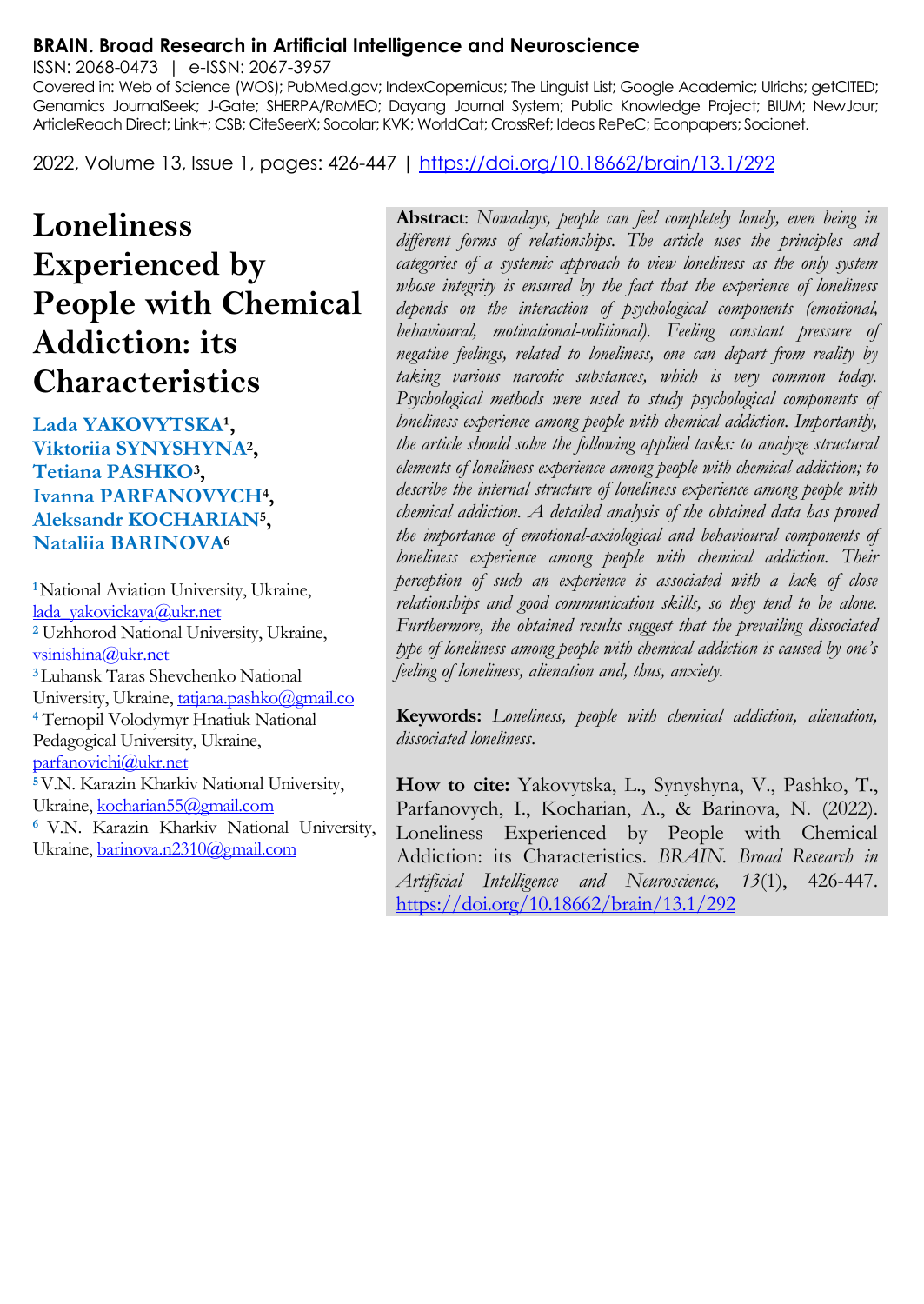## **Introduction**

Because of our network-based society today, the feeling of loneliness may, at first sight, seem quite a paradoxical phenomenon. Indeed, people can engage in a wide range of communication activities and relationships on the Internet. However, communicating or transmitting information, one cannot meet one's emotional needs. Besides, dependence on social networking technologies can harm social connections. After conducting a relevant survey, Peper & Harvey (2018) claim that those respondents who used technical means most often complained of feeling loneliness, isolation, depression, and anxiety. The researchers believe that loneliness is, partially, a result of replacing face-to-face interaction with a networked form of communication where body language and other signals cannot be interpreted (Peper & Harvey, 2018).

Nowadays, people can feel completely lonely, even being in different forms of relationships (Demchenko, 2021; Kosholap, 2021; Prots, 2021). Feeling constant pressure of negative feelings, related to loneliness, one can depart from reality by taking various narcotic substances, which is very common today. Consequently, loneliness can lead to different deviations, one of which is using chemicals that lead to adaptive dependent behaviour. Indeed, most people with chemical addiction deal with a terrible and unbearable feeling of loneliness. It is known that behavioural dependence is one of the variants to escape oneself. After taking the chemical, one feels relief from fears, which is a way to fill the inner void. Thus, drugs help addicts to protect themselves from reality.

It must be noted that loneliness can determine the use of chemicals. At the same time, addicts, over time, tend to distance themselves from society, and, therefore, a vicious circle emerges: one "flees" from loneliness into drug addiction, and drug addiction deepens the feeling of loneliness.

The above-mentioned facts coincide with the conclusions by Brown (1993). The scholar states that the concept of dependence is related to external and internal conflicts. The consumption of psychoactive substances leads to conflict with other people or self-conflict. From a psychological and psychiatric point of view, behavioural addictions combine isolation, affective disorders, problems in social relationships, professional or interpersonal difficulties, asociality, as well as the absence of friends, family or personal responsibilities (Brown, 1993; Matheson et al., 2019).

Currently, the range of studies on the genesis of chemical addictions is quite wide. However, most of them deal with the influence of certain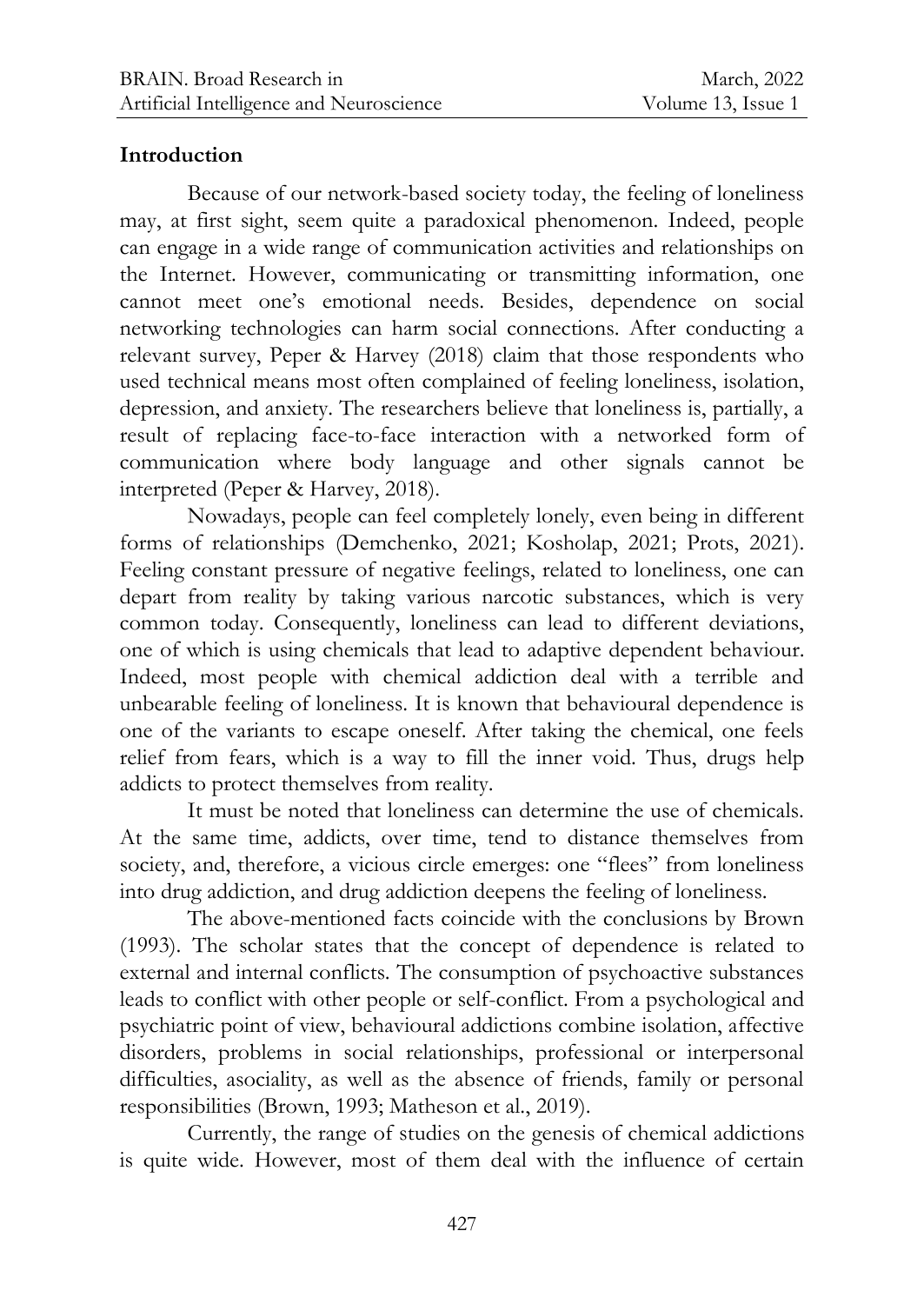factors on the occurrence of addictions. These are mostly depressive states (Audrain-McGovern et al., 2012; Benner & Wang, 2015; Clark et al., 2011; Lim et al., 2016), stresses (Ames & Roitzsch, 2000), ageing effects (Anderson & Levy, 2003; Dowling et al., 2008). Those factors that cause structural changes in the personality and behaviour of addicts necessitate the use of a systematic approach to their study. In particular, they involve analyzing a set of factors, among which psychological factors are quite prominent. A systemic approach allows one to identify and justify methods of effective psychocorrective and psychoprophylactic work on behavioural, emotional, and cognitive sensations in addicts experiencing loneliness. This aspect is one of the most important applied tasks in psychological practice. As rightly noted by Johnson et al. (2015), programmes on volunteering and spirituality, as well as other corrective and preventive psychological ones, bring positive results in terms of addictive behaviour correction. Thus, one can assume that the additivity of loneliness is not a system of invariable attributes. Instead, it is associated with flexible personal, situational, and social factors. Therefore, once the causes of chemical addictions have been examined, they can be corrected. As one can see from relevant studies (Brown, 1993; Burholt & Scharf, 2014; Floyd & Woo, 2020; Soest et al., 2020), the ways to reduce loneliness are based mainly on the presence of social contacts. Cohen-Mansfield et al. (2018) managed to reduce loneliness levels in older people through the theory of intervention, taught the respondents to overcome barriers on the way to social contacts and increase their social selfefficacy. Since loneliness is often the result of a mismatch in the interaction between the individual and the environment, helping lonely people in some cases may be a change of the situation, not the individual (Johnson et al., 2015). Rosen et al. (2018) worked on developing problem-solving skills in older people with methadone addiction who were struggling with depression. Working with patients who suffered from depression incurred by frequent drug and alcohol use, Delgadillo et al. (2015) observed a moderate improvement in depressive symptoms due to the means of behavioural activation and cognitive behavioural therapy based on self-help.

Thus, one can conclude that psychology today focuses on a study of psychological preconditions of chemical addiction and, primarily, loneliness as its psychological factor.

In Ukraine and abroad, the problem in question is studied together with characteristics of loneliness, its causes, manifestations, as well as the impact on people at different periods of their lives (Aivazian, 2011; Varava,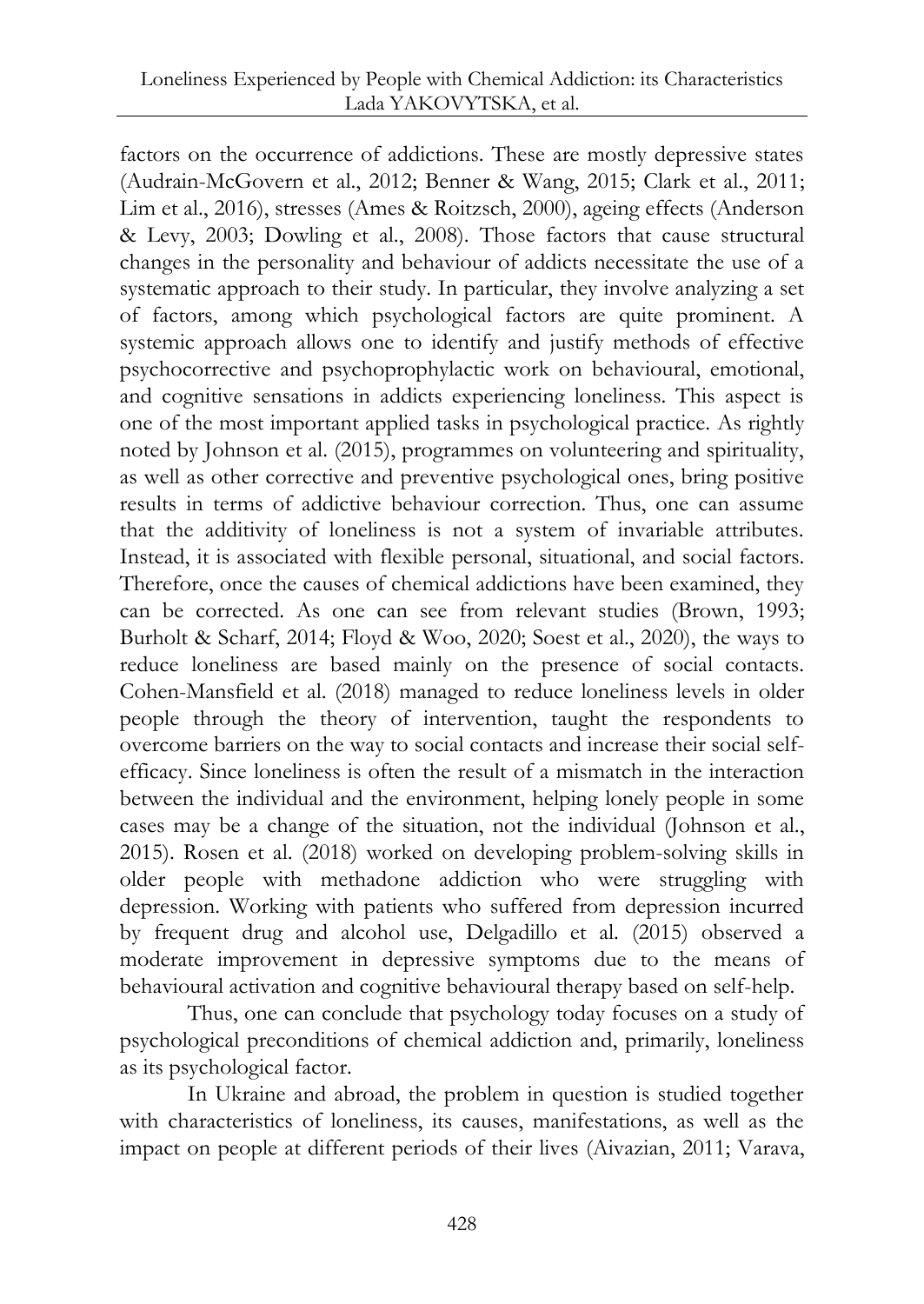2009; Korchagina, 2005; Khamitov, 1995; Nowland et al., 2018; Peltzer & Pengpid, 2019)

However, there are many attempts to specify the experience of loneliness as the determinant of psychoactive substance use, which has so far been insufficiently studied. One should also pay particular attention to those studies that deal with multidimensional experiences of loneliness among people with chemical addiction due to emotional stress, depression, social inadequacy, low social status, thirst for growth, interpersonal isolation and self-rejection (Brown, 1993; Åkerlind & Hörnquist, 1992; Shedler & Block, 1990; Rokach & Brock, 1997; Rokach, 2012).

Therefore, this research especially relies on the study by Åkerlind & Hörnquist (1992). They claim that theoretical discussions based on clinical observations date back to the 1950s. However, systemic studies are not numerous and were mostly conducted over the past two decades. Despite this fact, their analysis indicates that the experience of loneliness may be important at all stages of alcoholism: as a supportive factor in the growth of abuse and as a burden in attempts to break the addiction. Alcoholics indeed feel lonelier than members of other social groups. Psychoactive substance abuse is surely associated with several negative characteristics. Instead, the feeling of loneliness is more related to the generally negative perception of oneself and relationships with other people, as well as to the general dissatisfaction with life (Åkerlind & Hörnquist, 1992).

A detailed analysis of relevant scientific literature shows that loneliness should be understood as one's subjective feeling of inability to satisfy the need for interaction, communication, and intimacy, accompanied by negative emotional manifestations. With regard to this research, loneliness is considered as a negative state. However, it should be borne in mind that loneliness can also be manifested in one's positive subjective experience such as a desire to be alone. One might view a positive perception of loneliness as the beginning of personal growth and selfactualization. Therefore, it is important to distinguish between being lonely and being alone. Indeed, humans are social creatures and need social interaction. At the same time, they need the alone time for reflection and development of their identity, spiritual growth. Such transformation from loneliness to solitude can occur only when the desire to be alone is not associated with the lack of interpersonal relationships.

Korchagina (2005) considers it necessary to distinguish such notions as "loneliness" and "isolation". Loneliness is more personal than isolation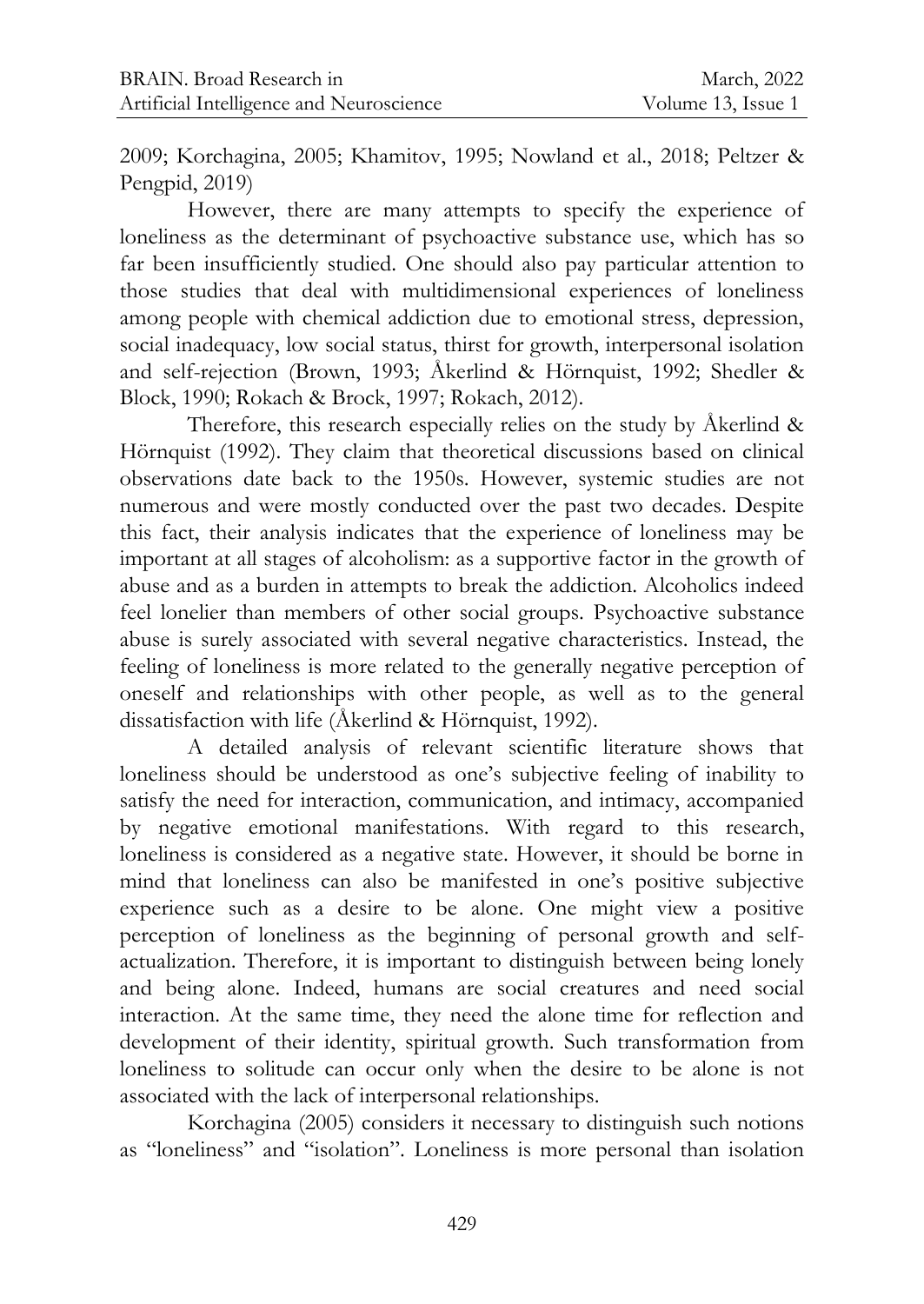and characterized by an internal, psychological context, in addition to external manifestations. The researcher understands loneliness as a psychological state which reflects one's feeling of individuality, subjective impossibility, or unwillingness to feel adequate response, acceptance, and recognition of oneself by other people (Korchagina, 2005). Thus, loneliness is identified by both external factors and internal psychological causes.

Khamitov (1995) divides loneliness into internal and external. Internal loneliness is observed in people who consider themselves deeply lonely. They are not isolated from other people and yet feel lonely, subjectively experiencing this isolation from people. External loneliness is the absence of a very close person nearby, objective isolation from social interaction with other people (Khamitov, 1995).

Nowland et al. (2018) assume that loneliness is a common psychological and social illness.

Thus, it is possible to be lonely when you are among people. Furthermore, loneliness is associated with communication problems, as well as with individual traits. The article **aims** to study the main characteristics of loneliness experienced by people with chemical addiction.

The article uses the principles and categories of a systemic approach to view loneliness as the only system whose integrity is ensured by the fact that the experience of loneliness depends on the interaction of psychological components (emotional, behavioural, motivational-volitional).

The following methods were used to describe psychological components of loneliness experienced by people with chemical addiction: the questionnaire called "Loneliness" (modified by Oleynik (2016)); "A Diagnostic of Subjective Loneliness Experience" (Russell et al., 1978); "A Differential Questionnaire of Loneliness Experience" (Osin & Leontev, 2013); "A Questionnaire for Identifying Loneliness Types (Korchagina, 2005). Empirical research was conducted with patients of the addiction clinic "Palmira" (Pidhirtsi, Kyiv Oblast, Ukraine), aged between 21 and 56 years old. The total number of respondents is 32 people (81  $\%$  – men; 19  $\%$  – women). Mathematical data processing was performed using the SPSS 17.0 statistical package for Windows.

# **Components of Loneliness Experienced by People with Chemical Addiction**

The article should solve the following applied tasks: 1) to analyze structural elements of loneliness experienced by people with chemical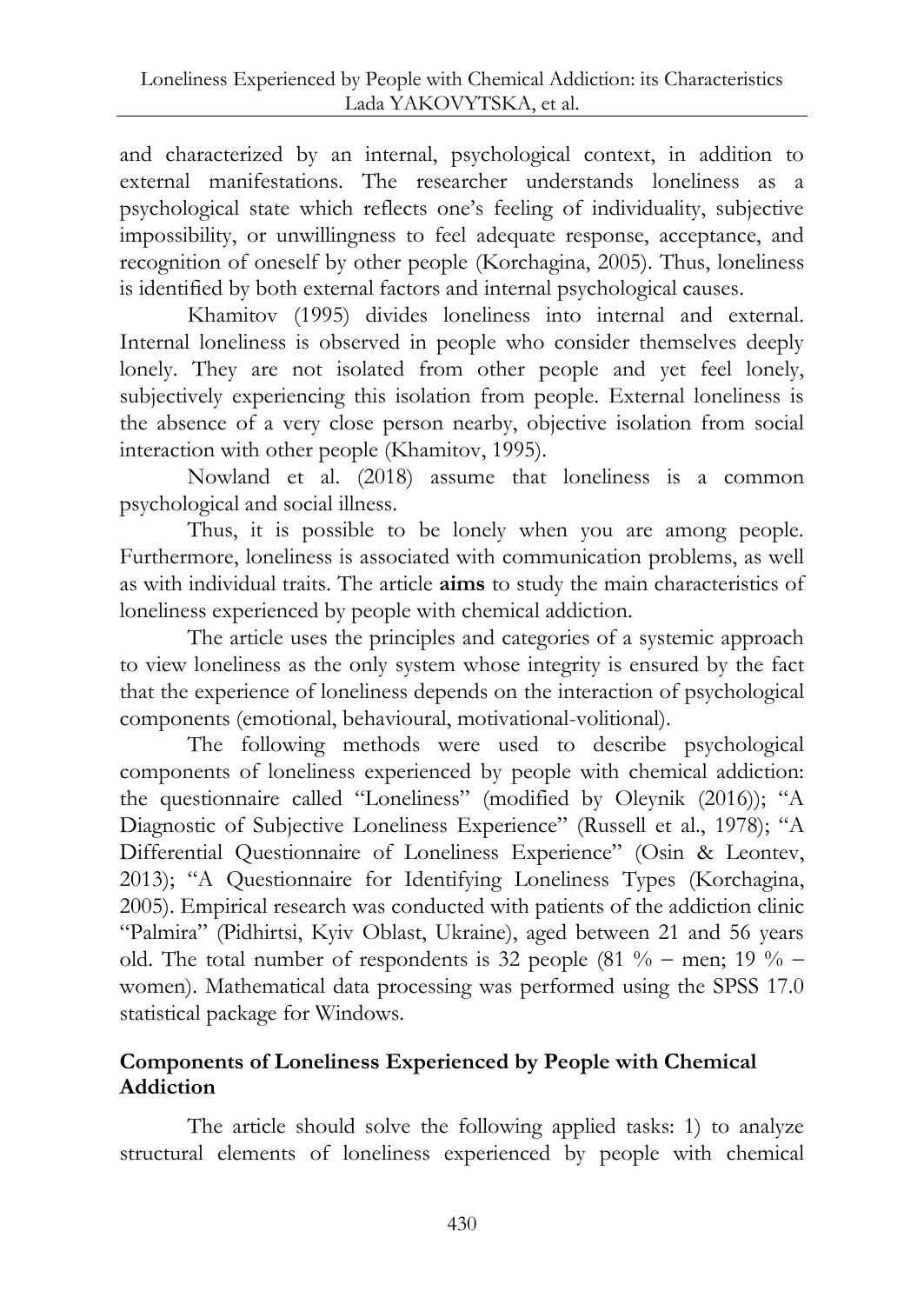addiction; 2) to describe the internal structure of loneliness experienced by people with chemical addiction.

A diagnostic of subjective loneliness experience (Russell et al., 1978) views loneliness as subjective perception of deviation of actual social relations from the desired ones. It allows one to analyze respondents' perception of their loneliness and identify levels of social activity and social relationships, perceived as deficient (see Fig. 1).





The majority of respondents (78.1%) are at an average level of loneliness; 15.6% of them – at a high level; only 6.25% of them – at a low level. The obtained results prove that most respondents are within "the average norm". However, Pagava (2014) states that respondents with an average level of subjective loneliness experience may suffer from desolation, deprivation, and demonstrate the negative subjective perception of their position in society.

It is important to note that only two respondents are at a low level. It may be caused by the fact that loneliness experience is broader and more relevant in today's conditions. The number of respondents with average and high levels of loneliness is constantly increasing.

A differential questionnaire of loneliness experience by Osin & Leontev (2013) was used to describe loneliness as a multidimensional phenomenon with both negative and positive sides (see Table 1).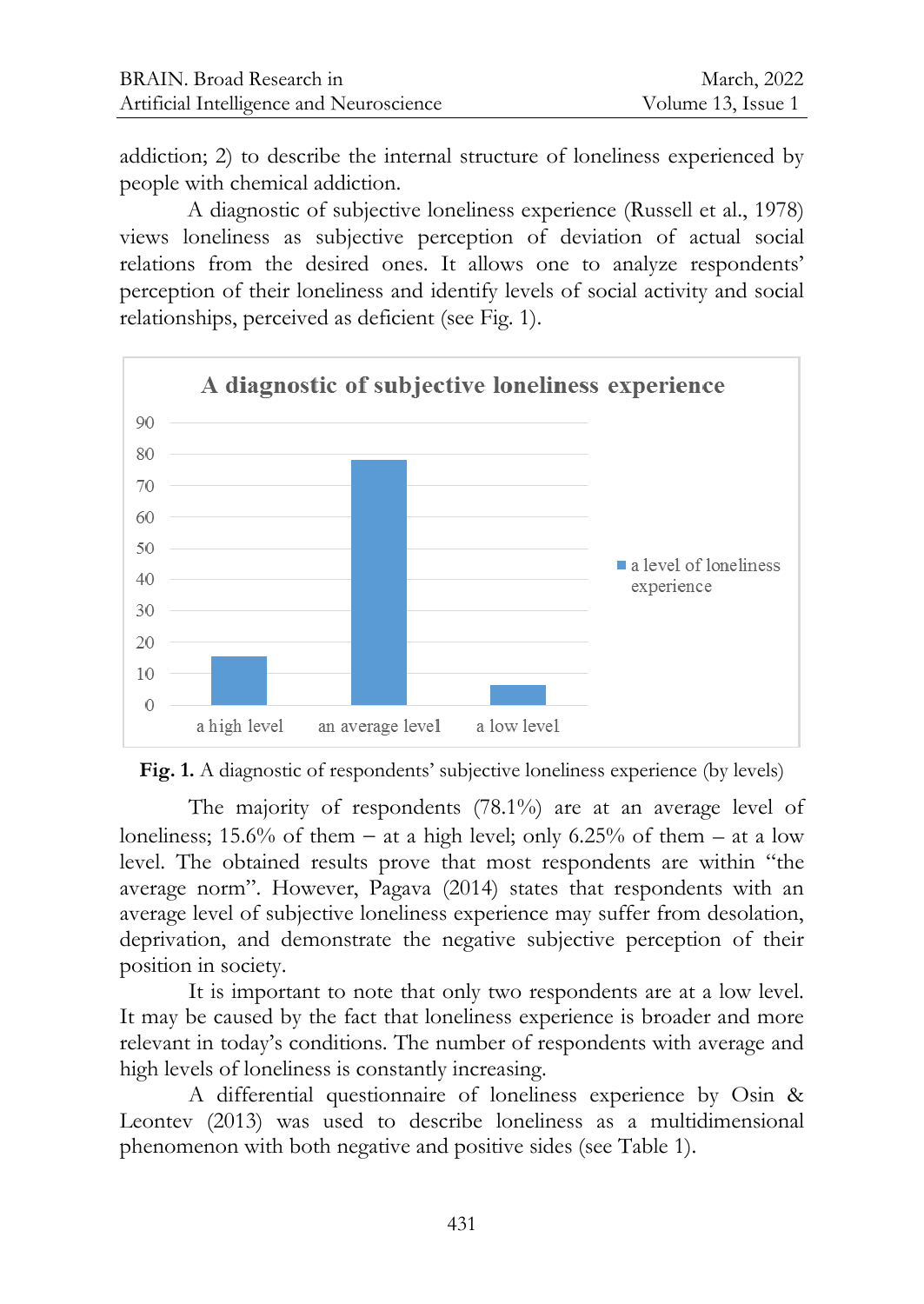| Indicators            | High     | Average  | Low scores |
|-----------------------|----------|----------|------------|
|                       | scores   | scores   |            |
| Isolation             | $12.6\%$ | $81.1\%$ | $6.3\%$    |
| Self-awareness        | $15.6\%$ | 65.65%   | 18.75%     |
| Alienation            | $29.2\%$ | 58.2%    | $12.6\%$   |
| General experience of |          |          |            |
| loneliness            | 19%      | $68.4\%$ | $12.6\%$   |

**Table 1.** Results from studying cognitive component of loneliness experience (based on a differential questionnaire of loneliness experience by Osin & Leontev (2013))

The obtained results confirm that most respondents demonstrate average scores under these indicators. In most cases, they do not show an extreme desire for isolation and perception of themselves as lonely people. Besides, they are quite satisfied with their relationships with others (family, friends, acquaintances). This result can be interpreted as the rejection or fear of loneliness that makes respondents avoid loneliness and constantly seek social contacts (often, it is not a big circle of people with similar addiction) which slows down self-awareness under such oppressive conditions.

At the same time, low scores seem to be quite rare. It means that respondents' results may change due to certain circumstances, which, accordingly, may lead to high scores over time.

A questionnaire for identifying loneliness types (Korchagina, 2005) was used to identify a dominant type of loneliness experience (see Fig. 2).



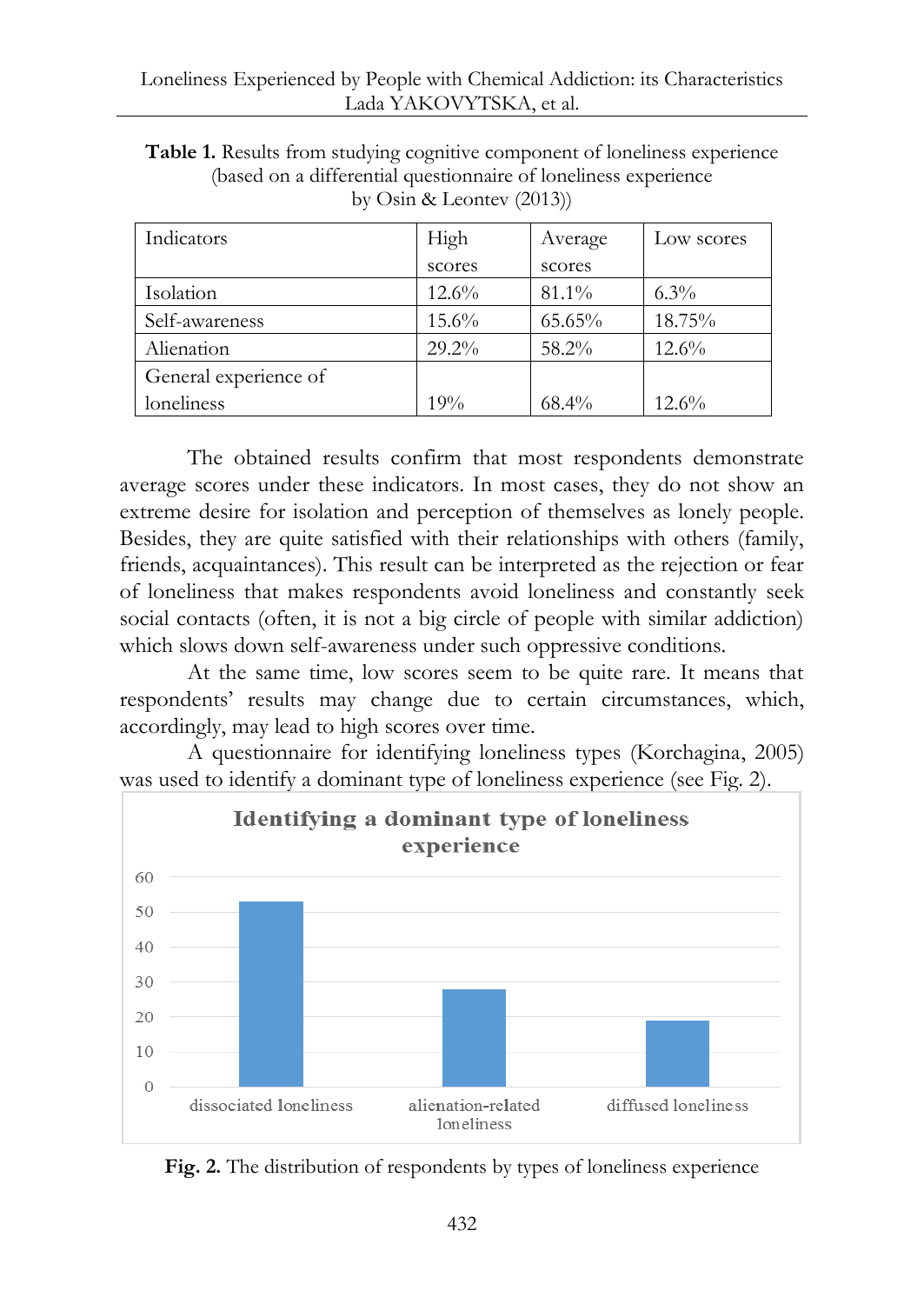The obtained results prove that most respondents (52.6%) deal with dissociated loneliness;  $27.4%$  of them  $-$  with alienation-related loneliness; 20% of them – with diffused loneliness.

Dissociated loneliness is the most difficult state both by origin and manifestations. First, such people mostly identify themselves with others, accept their way of life and then abruptly alienate from those who seemed so close. They accept only prosocial manifestations of their personality (e.g., I am a good father, friend, specialist) and categorically deny others. Such a combination of identification and alienation, as well as their sudden change in relation even to the same people (parents, sisters, brothers), makes loneliness perceived as more acute, conscious, and painful. Thus, one can see that identification and alienation, as two opposite tendencies and mechanisms for establishing interpersonal relationships, dominate among people with chemical addiction. Furthermore, loneliness levels may vary depending on the dominant type of loneliness (its mechanisms).

The results of the questionnaire called "Loneliness" (modified by Oleynik (2016)) indicate that the greater number of respondents (56.3%) are mostly among people. For 93.75% of them, there are people with whom they feel comfortable and relaxed. All the respondents (100%) have close friends with whom they can share their thoughts and feelings. At the same time, 81.2% of respondents generally do not consider themselves lonely. This indicator correlates with the cognitive component of loneliness experience under a differential questionnaire of loneliness experience by Osin & Leontev (2013). According to it, most respondents show average scores of such experience. Nevertheless, almost all the respondents (93.75%) sometimes feel lonely and want to be alone. The frequency of such manifestations is quite average (6.2 by relative evaluation on a 10-point scale). The obtained results prove that the experience of loneliness almost does not depend on the surrounding people. It is because the situation of loneliness and the desire for it are not associated with the lack of close relationships. Similar primary data were obtained by Zavorotnykh (2009), Korchagina (2005), and Neumoieva (2005).

Below are the general views of respondents on loneliness. Most of them (84.4%) tend to believe that self-absorption is the reason why loneliness can become a continuous experience. Meanwhile, 43.7% of respondents assume that elderly people are lonely; 21.9% of them insist that it is adolescents who mostly feel lonely. Most respondents (50%) see the major reason for loneliness as the lack of mutual understanding and support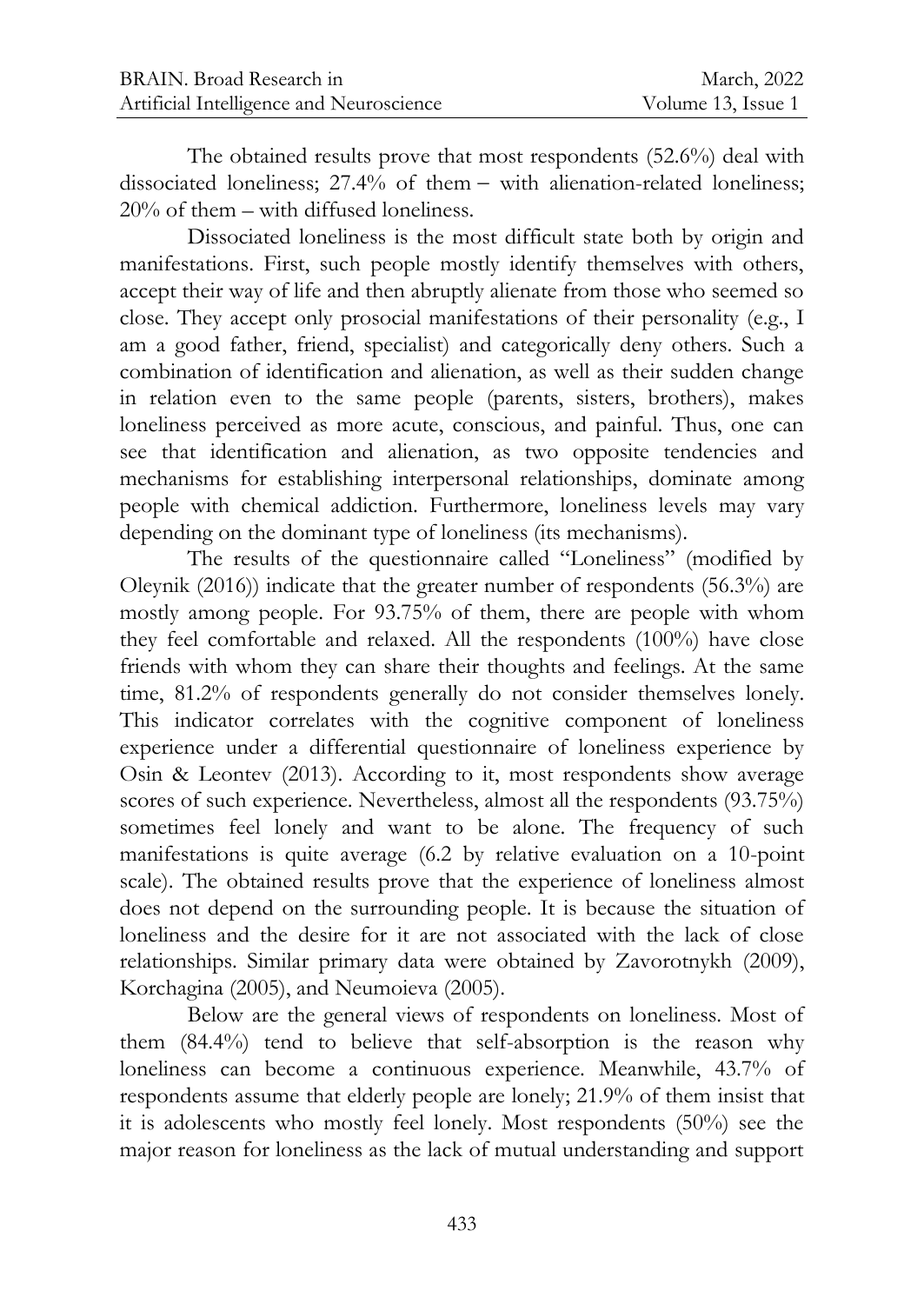by other people; 53.2% of them believe that it is because of self-absorption. It must be noted that 84.4% of respondents claim that people tend to lead a lonely life after failures in their personal lives. Some respondents think that people suffer from loneliness when they feel useless in the family (43.7 %) or after a loss of a close person (40.6 %). Such results give reason to believe that most respondents associate the experience of loneliness with interpersonal relationships (isolation as an unwillingness to create some relationships, lack of understanding, a sense of uselessness).

A substantial part of respondents agrees with the fact that there are also some positive aspects of loneliness, such as time for oneself (46.8 %), freedom (33.2%), independence (18.4%). Its negative aspects are seen in the lack of support  $(87.5 \degree\%)$ , a critical psycho-emotional state  $(78.2\%)$ , depression (28.1%), and self-doubt (12.5%). Thus, most respondents believe that experiencing loneliness one can find time for oneself, however, one might lack the support of others in such situations. It means that respondents' perceptions are conflicting. On the one hand, there is a desire to be alone, and on the other hand, dependence on the attention of the surrounding people.

It must be noted that 59.4% of respondents consider loneliness both as a severe trial and as a necessary element in the life of every person. Therefore, respondents, to some extent, fear such experience and yet need it. They believe that their sociability (56.2%), self-confidence (43.7%) and a sense of humour (40.6%) enable them to overcome the acute feeling of loneliness. According to 71.8% of respondents, self-doubt (71.8%) and isolation (59.3%) prevent them from overcoming it. Below are the most common reasons for loneliness: being single (34.3%); solitude (37.5%); being away from family and after a break-up (40.6 %); boredom (31.3%); feeling useless and unwanted (21.9 %); mutual incomprehension (25 %).

As one can see, along with the realization of personal reasons for loneliness, most respondents emphasize its external causes which lie in the relationships with people close to them (mutual incomprehension, being single, a break-up, feeling useless and unwanted, a loss of a close person).

Thus, according to the first sub-system of loneliness experience (the cognitive component), most respondents adequately reflect on their feelings (an average level of loneliness; average results under the isolation, selfesteem, alienation indicators). Nevertheless, identification and alienation, as two opposite tendencies and mechanisms for establishing interpersonal relationships, dominate. This combination, because of its duality, can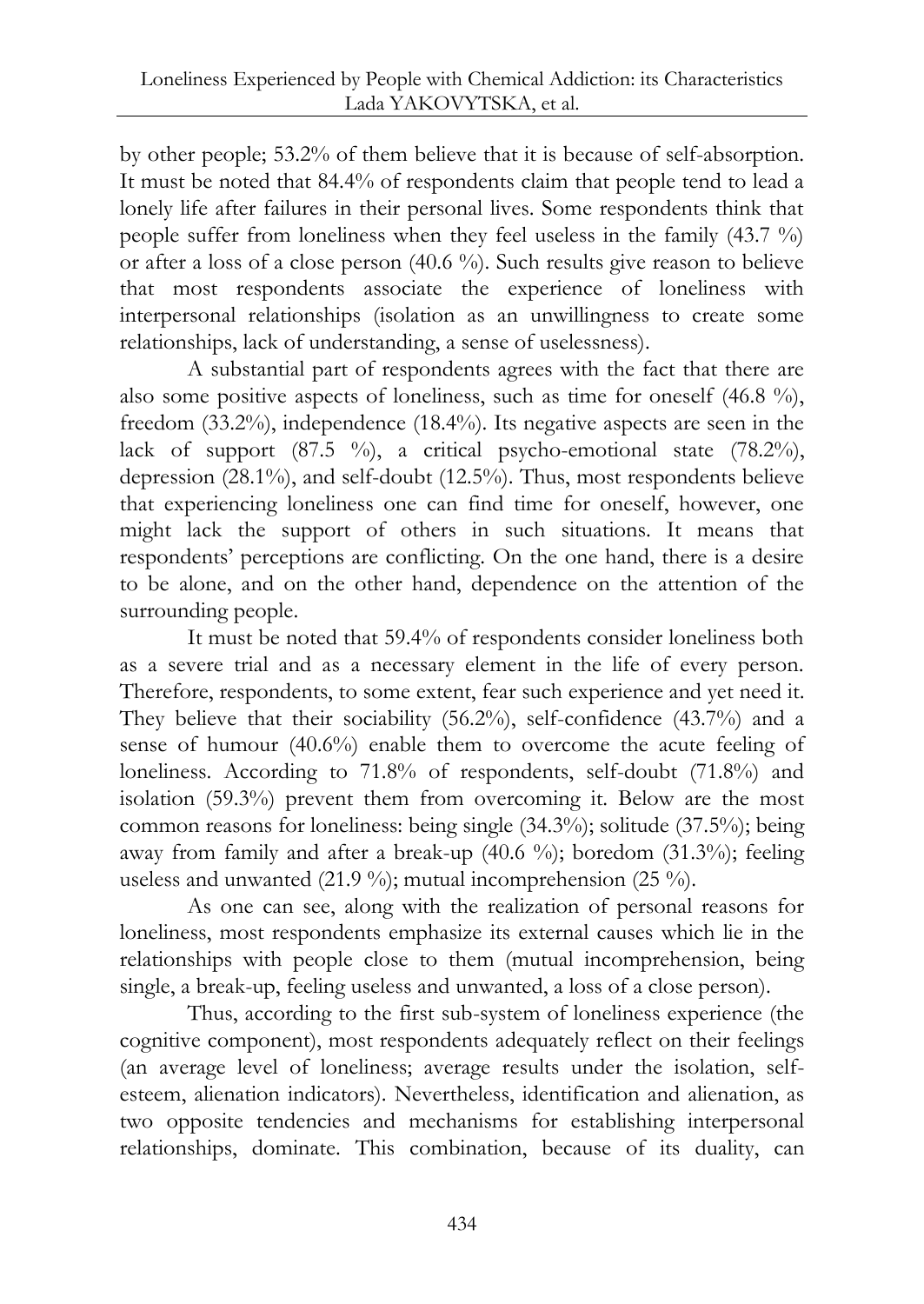significantly affect other components of the structure of loneliness experience. Respondents' perceptions of such a experience, in most cases, are related to interpersonal relationships and the desire to be alone.

The emotional component of loneliness experience was also studied with the help of the questionnaire called "Loneliness", modified by Oleynik (2016). The emotions block of the questionnaire contains three questions, which show the following results. Most respondents (53.1%) try to avoid loneliness, while 46.9% of them have no such desire. It is indeed ironic that 59.4% of respondents try to accept and understand why they experience loneliness, whereas 21.8% of them have never thought about it. It means that at some unconscious level, a higher percentage of people with chemical addiction do not accept their loneliness. Only when loneliness has more powerful emotional effects, respondents start realizing and accepting this experience.

Sadness was the most common emotional reaction during the experience of loneliness (46.8 %). In general, respondents feel calm and moody (43.7%), peaceful (28.1%), longing for someone (28.1%), anxious (25%), irritated and offended (31.2%), depressed (65.6%), insecure and vulnerable (18.75%). This spectrum of feelings indicates, to a greater extent, the negative experiences of respondents. Thus, their emotions and feelings accompanying the experience of loneliness are characterized by negative modality, which may not always be publicly acknowledged (during interpersonal communication, both formal and informal).

The last question of the questionnaire allowed identifying which colour respondents associate with loneliness. It is worth mentioning that colourful associations are not just feelings associated with a certain object. These are complex images, as well as memories and mental states related to it. Respondents needed to compare their experience of loneliness with some colour. The obtained results are indicative not only of the actual emotional state. They also make it possible to analyze respondents' perceptions about such experiences, which are more unconscious in nature (see Table 2).

| Colour | $\frac{0}{0}$ |
|--------|---------------|
| Grey   | 56.3%         |
| White  | $6.3\%$       |
| Black  | $9.4\%$       |
| Purple | $12.5\%$      |
| Blue   | $6.3\%$       |

**Table 2.** Respondents' colour associations with the experience of loneliness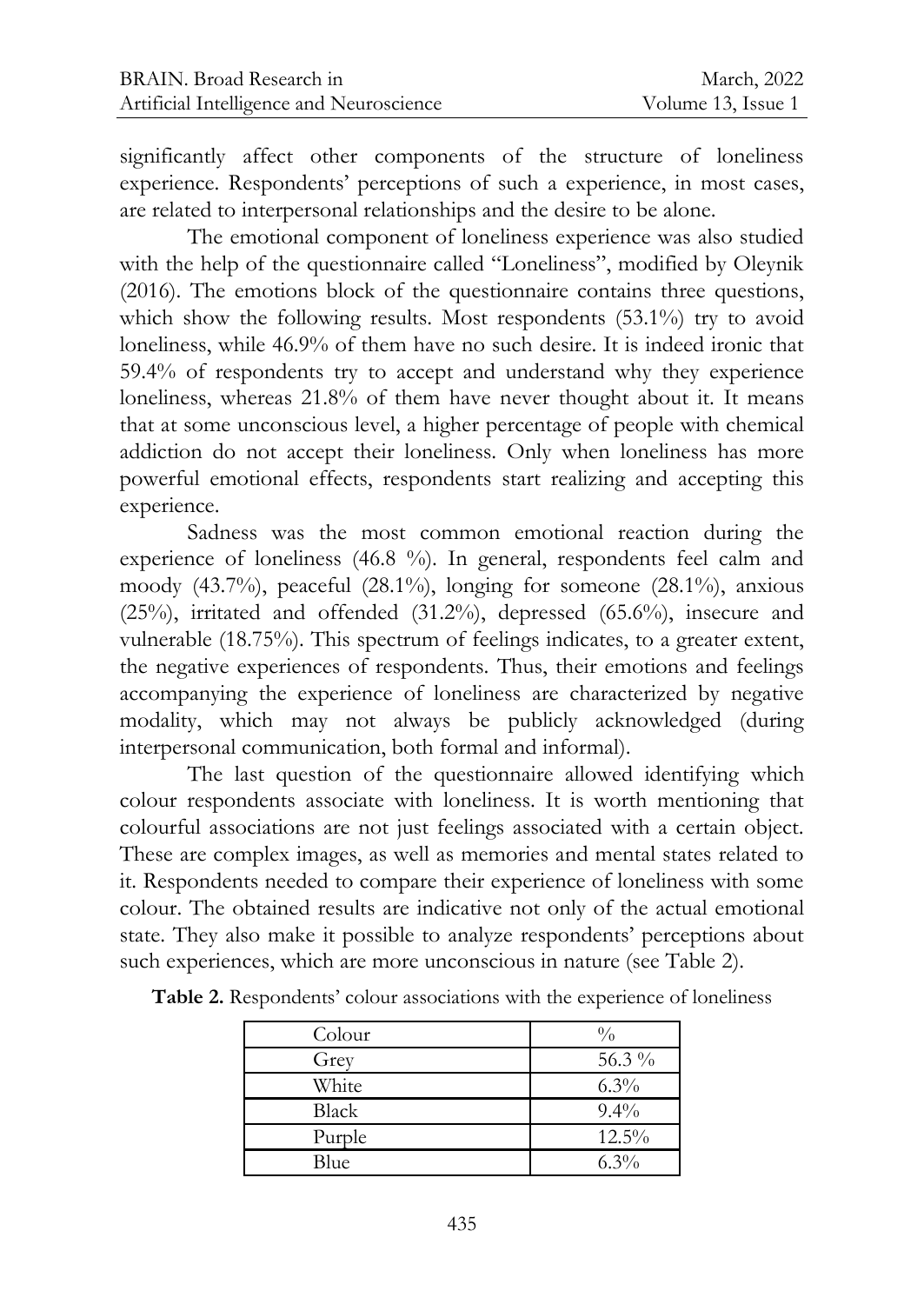| Brown | $9.4\%$ |
|-------|---------|
| Green | -       |
| Red   | -       |

A detailed analysis of the obtained results shows that most respondents (56.3%) associate loneliness with the colour grey. Being neutral (neither bright nor dark), this colour is not annoying and has no mental tendencies. The colour grey means the neutrality of both a subject and an object, inside and outside. Such data prove the previous results that loneliness is related to neutral emotions and feelings, as well as "the feeling of the void".

The study of the emotional component demonstrates that loneliness can be "positive", "negative" or "neutral" for people with chemical addiction. Similar data were obtained by Zavorotnykh (2009). Even though it is difficult to find out the real attitude of respondents towards loneliness, one can see that most respondents have a neutral emotional attitude towards the experience of loneliness and yet feel negative about the emotions accompanying it.

The behavioural component which manifests itself as one's activity in various forms of interpersonal interaction indicates the following (see Table 3).

| <b>Table 3.</b> Results from studying behavioural component of loneliness experience |
|--------------------------------------------------------------------------------------|
| (based on a differential questionnaire of loneliness experience by Osin & Leontev    |
| (2013)                                                                               |

| Indicators                  | High scores | Average | Low    |
|-----------------------------|-------------|---------|--------|
|                             |             | scores  | scores |
| Dysphoria                   | 28          | 56.3    | 15.7   |
| Loneliness as a problem     | 18.75       | 62.5    | 18.75  |
| Need for a company          | 31.25       | 53.1    | 15.65  |
| Joy of solitude             | 18.75       | 56.3    | 24.95  |
| Dependence on communication | 34.4        | 46.9    | 18.7   |
| Positive loneliness         | 6.3         | 78.1    | 15.6   |

The obtained results prove that most respondents also show average scores under these indicators. Average scores indicate that in most cases, they do not express extremely negative feelings associated with being alone and do not consider loneliness as an extremely negative phenomenon.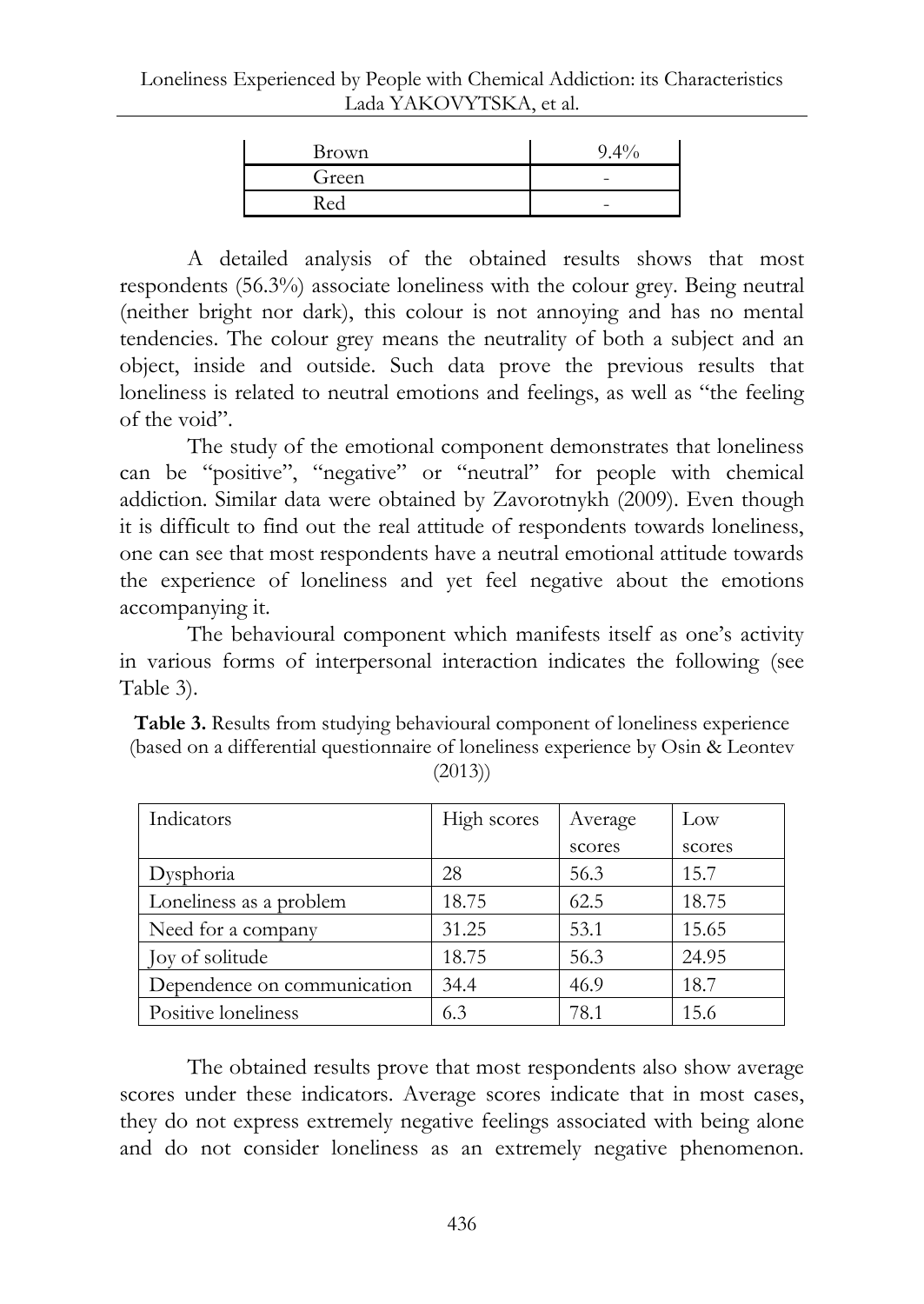Besides, they feel an adequate need for communication, may occasionally accept loneliness and solitude and do not tend to communicate with other people to avoid loneliness. Instead, they can use solitude to know more about themselves. These data correlate with the choice of the colour grey. The distribution of respondents by levels confirms that there are slightly more respondents with a high level under such indicators as "dysphoria", "need for a company", "dependence on communication", than with a low level. In general, however, respondents demonstrate average results.

The behavioural component was also studied with the help of the questionnaire called "Loneliness", modified by Oleynik (2016). The obtained results are as follows: 15.7% of respondents want to be alone several times a week; 9.4% of them do not want it at all; 71.8% of respondents can feel such a need at least once a day; only one respondent constantly wants to be alone. Thus, the greatest number of respondents quite often feels the need for solitude. When experiencing loneliness, most respondents (81.2%) wish to distance themselves from other people to be alone; 12.6% of them always want to be with friends and 6.2% of respondents avoid thinking that they feel lonely. One can conclude that most respondents try to use loneliness for their reflection since they do not tend to engage in interpersonal interaction during spare time. Also, in such situations, most people with chemical addiction do the following: 12.5% of respondents stay alone and take possible positives from it; 15.6% of them try to isolate themselves from people, even though it brings mostly negative feelings; 62.5% of them feel indifferent to themselves and others; only 9.4 % of respondents wait until these feelings disappear on their own.

A detailed analysis of the answers to the questions indicates that respondents' desires and actions during the experience of loneliness mostly coincide (the need to be alone). Below are the features of a lonely person's behaviour: solitude, isolation, and alienation. Solitude as a mechanism of loneliness experience dominates this research. The following are the factors that help respondents to overcome the experience of loneliness: close people (46.9%); self-strength (37.5%); distractions (15.6%). These results are somewhat ironic, as well as the mechanisms for establishing interpersonal relationships. On the one hand, most respondents try to be alone; on the other hand, they strive for interaction with other people to avoid loneliness. The reasons behind it are related to the intensity of loneliness experience and the surroundings during this period.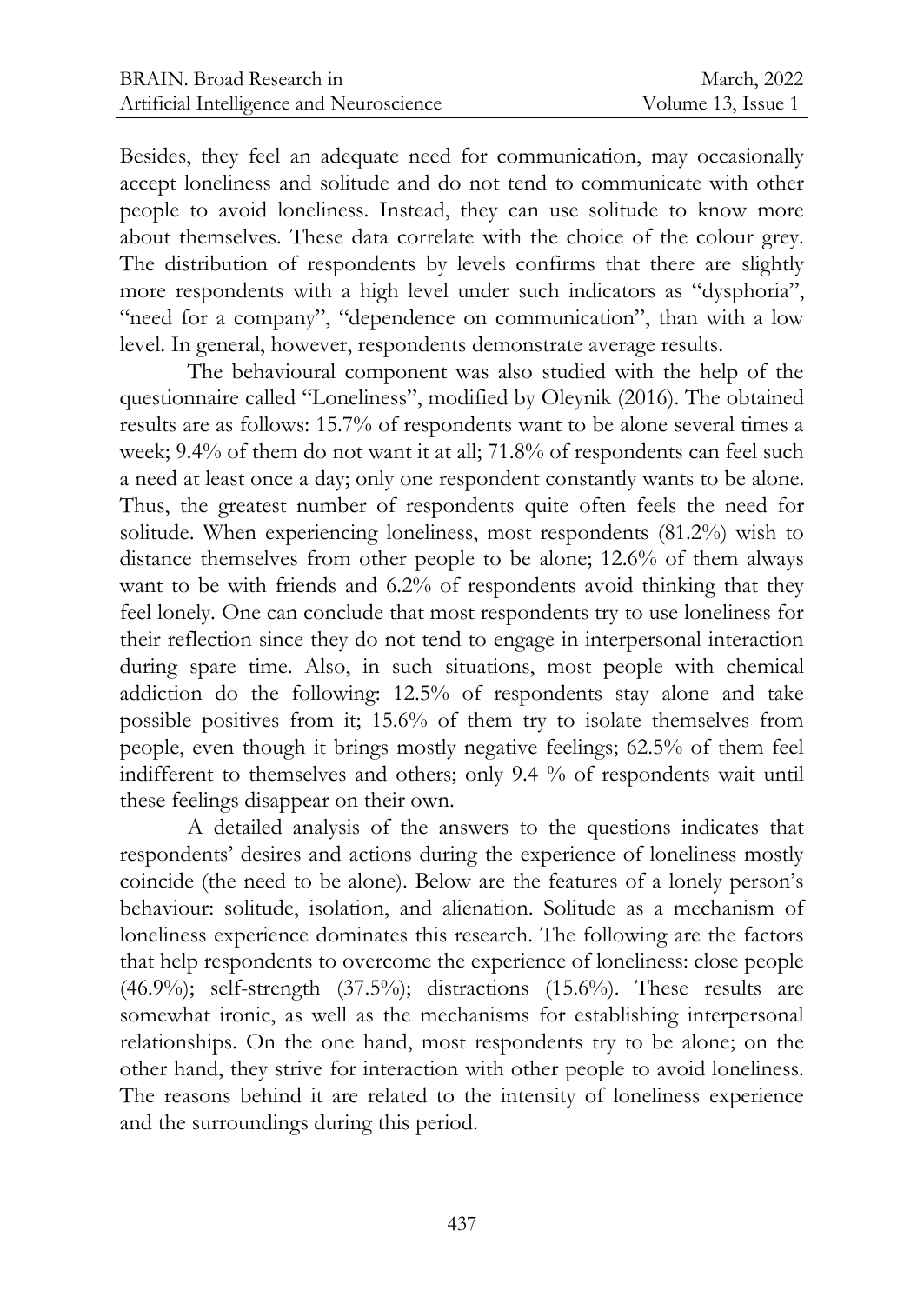According to the behavioural component, the dominant mechanism of loneliness experience is solitude, given that respondents mostly show a desire to be alone and do not feel negative about it. A study of how the components of loneliness experienced by people with chemical addiction operate contains the following results:

- respondents' perception of loneliness experience is mostly related to interpersonal relationships and the desire to be alone; identification and alienation, as two mechanisms of such an experience, dominate simultaneously and thus reveal opposite tendencies leading to certain complications;
- respondents demonstrate a neutral emotional attitude towards loneliness but feel negative about it;
- solitude acts as the dominant mechanism of loneliness experience under the behavioural component.

The obtained results were further processed by the methods of factor analysis. Computer data processing was conducted using SPSS 17.0 software package.

Factor analysis aimed to create a model that allows one to identify the minimum number of factors reflecting the most essential characteristics of the phenomenon under study. Such a procedure makes it possible to find out whether the selected methods are suitable for identifying the hidden latent structure, namely, the key components of loneliness experienced by people with chemical addiction. It was also vital to describe the structure of links between cognitive, emotional, and behavioural components within such an experience.

Each method of factor analysis lies in transforming the original structure of the coefficients matrix of variable correlations involved in the research. This leads to shortening the matrix of factors that contains a load of each variable for each factor. The shortened matrix is one of the possible actualizations of the latent structure of loneliness experienced by people with chemical addiction.

Factor analysis results after the Varimax normalized procedure show that the experience of loneliness depends on structural characteristics of its components, namely, behavioural, and emotional-axiological (the analysis of the indicators included in this factor made it possible to somewhat change the original name of the component).

The behavioural factor (see Table 4) includes such indicators as dependence on communication (-0.548), loneliness as a problem (-0.519),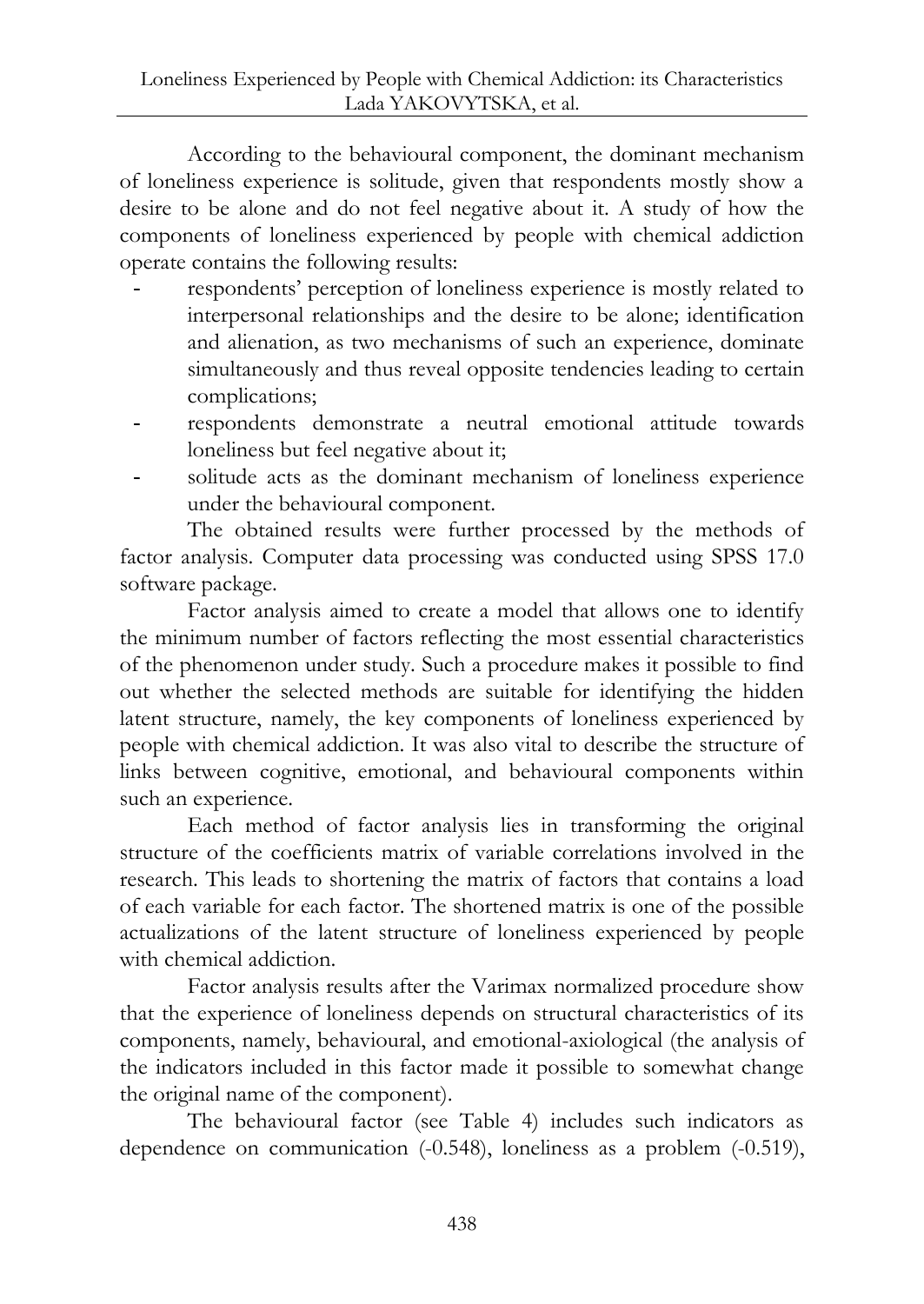need for a company (-0.490), the joy of solitude (0.434), resources of solitude (0.429). This factor clarifies the characteristics of the subject's activity in various forms of interpersonal interaction. Given the essence of factor loads, this factor was identified as "a behavioural component of loneliness experience".

The indicators, which are part of the behavioural factor, reflect respondents' actions when they experience loneliness. In such situations, they do not depend on communication and other people and thus are motivated to seek the alone time. If they are dependent on communication, it can lead to their isolation, even to the loss of individuality (due to a negative social attitude) and additive behavioural forms. If they demonstrate excessive dependence on others, they will not be able to separate from others and find positive aspects of being alone.

| Indicators                  | Behavioural factor |
|-----------------------------|--------------------|
| Loneliness as a problem     | $-0.519$           |
| Need for a company          | $-0.490$           |
| Joy of solitude             | 0.434              |
| Resources of solitude       | 0.429              |
| Dependence on communication | $-0.548$           |
| % of total dispersion       | 1.326              |

**Table 4.** The behavioural component of loneliness experience

Osin & Leontev (2013) also believe that the awareness of one's own loneliness can cause one to feel uncomfortable and ashamed because such a state is often stigmatized by society (р. 58). Lonely people are perceived as weak, which increases the fear of loneliness. In turn, it can lead to displacing the experience of loneliness or, conversely, to the constant search for a company and establishing numerous superficial contacts. In any case, the fear of loneliness becomes a serious interruption on the way to personal development.

**Table 5.** The emotional-axiological component of loneliness experience

| Indicators                                 | The emotional-axiological factor |
|--------------------------------------------|----------------------------------|
| Self-awareness                             | 0.447                            |
| Dysphoria of loneliness                    | $-0.531$                         |
| Close people with whom one can share one's |                                  |
| experiences                                | 0.589                            |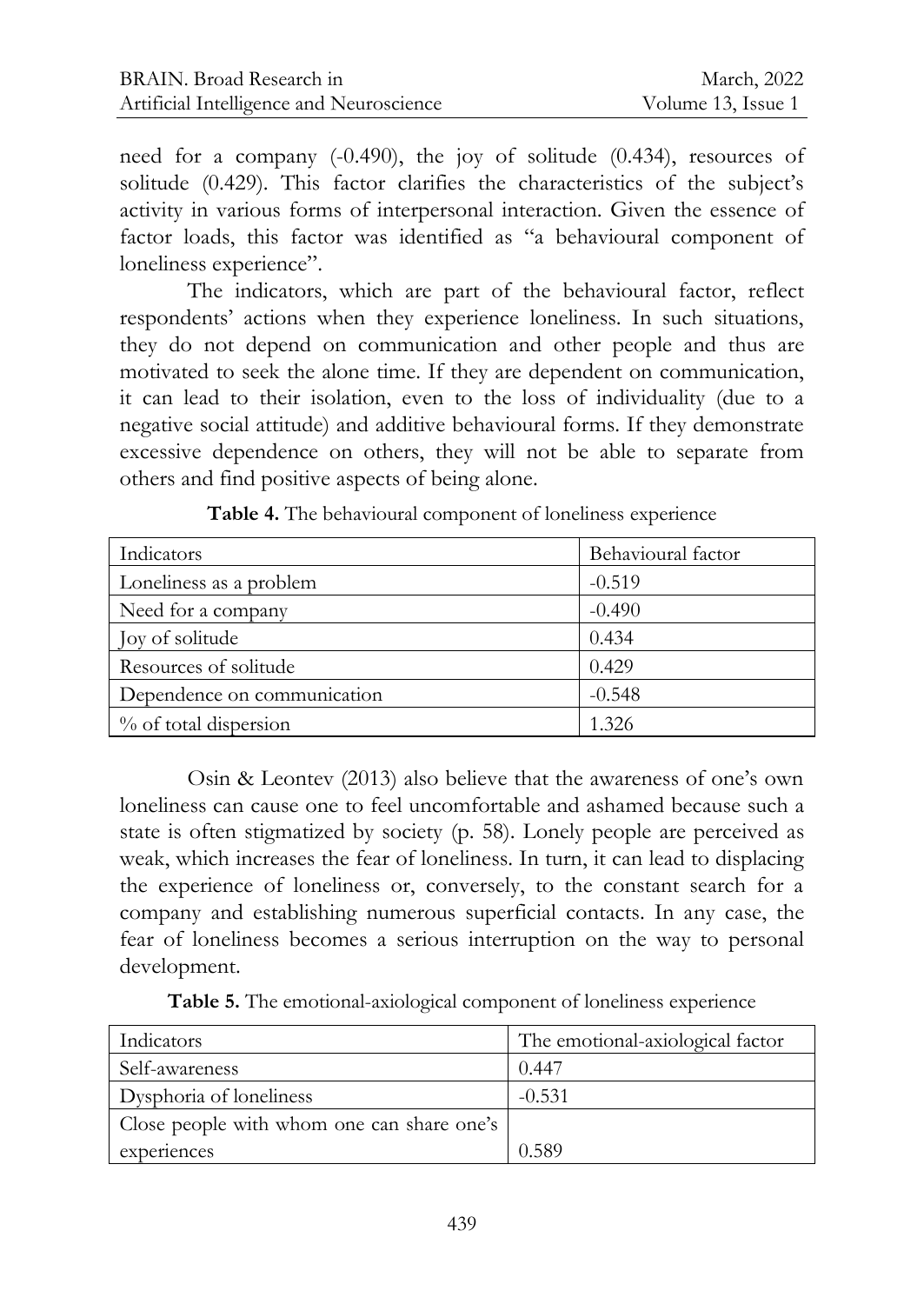Loneliness Experienced by People with Chemical Addiction: its Characteristics Lada YAKOVYTSKA, et al.

| A desire to be alone                   | 0.401 |
|----------------------------------------|-------|
| An image of oneself as a lonely person | 0.594 |
| $\%$ of total dispersion               | 1.996 |

Table 5 shows the factor loads for the main parameters that formed the emotional-axiological factor. This factor deals with the following indicators: an image of oneself as a lonely person (0.594); close people with whom one can share one's experiences (0.589); dysphoria of loneliness (- 0.531); self-awareness (0.447); a desire to be alone (0.401). Given the significant factor loads of the scales that formed this factor, this research identifies it as "the emotional-axiological component of loneliness experience". This component enables the resource-related function of such an experience.

Respondents' imagining themselves as lonely people (the selfawareness indicator) correlates with high rates regarding an image of oneself as a lonely person and a need for close people with whom one can share one's experiences. Consequently, respondents feel the lack of interpersonal relationships and cannot find other people with whom they can get contact, which only intensifies their experience of loneliness. In this case, respondents deal with the cognitive dissonance between the desire to be alone and the lack of emotional closeness with other people.

Some complications are possible when people with chemical addiction lose significant connections with others and launch the alienation mechanism in their own experiences. Such perception of others sharpens the desire to be alone and discourages one from searching for people with whom one can share thoughts and experiences.

The identified factors highlight the emotional-axiological and behavioural components of loneliness experienced by people with chemical addiction. Their importance lies in the fact that the perception of loneliness experience is associated with the lack of close relationships and good communication skills, which only increases the desire to be alone. These reflexive conclusions indeed affect the behavioural component since it determines the way how this experience operates.

The obtained results confirm that an image of oneself as a lonely person, alienation and hence anxiety ultimately determine the dominance of dissociated loneliness among people with chemical addiction. This type of loneliness decreases the volitional and motivational orientation of respondents. Even though they positively evaluate their own experience of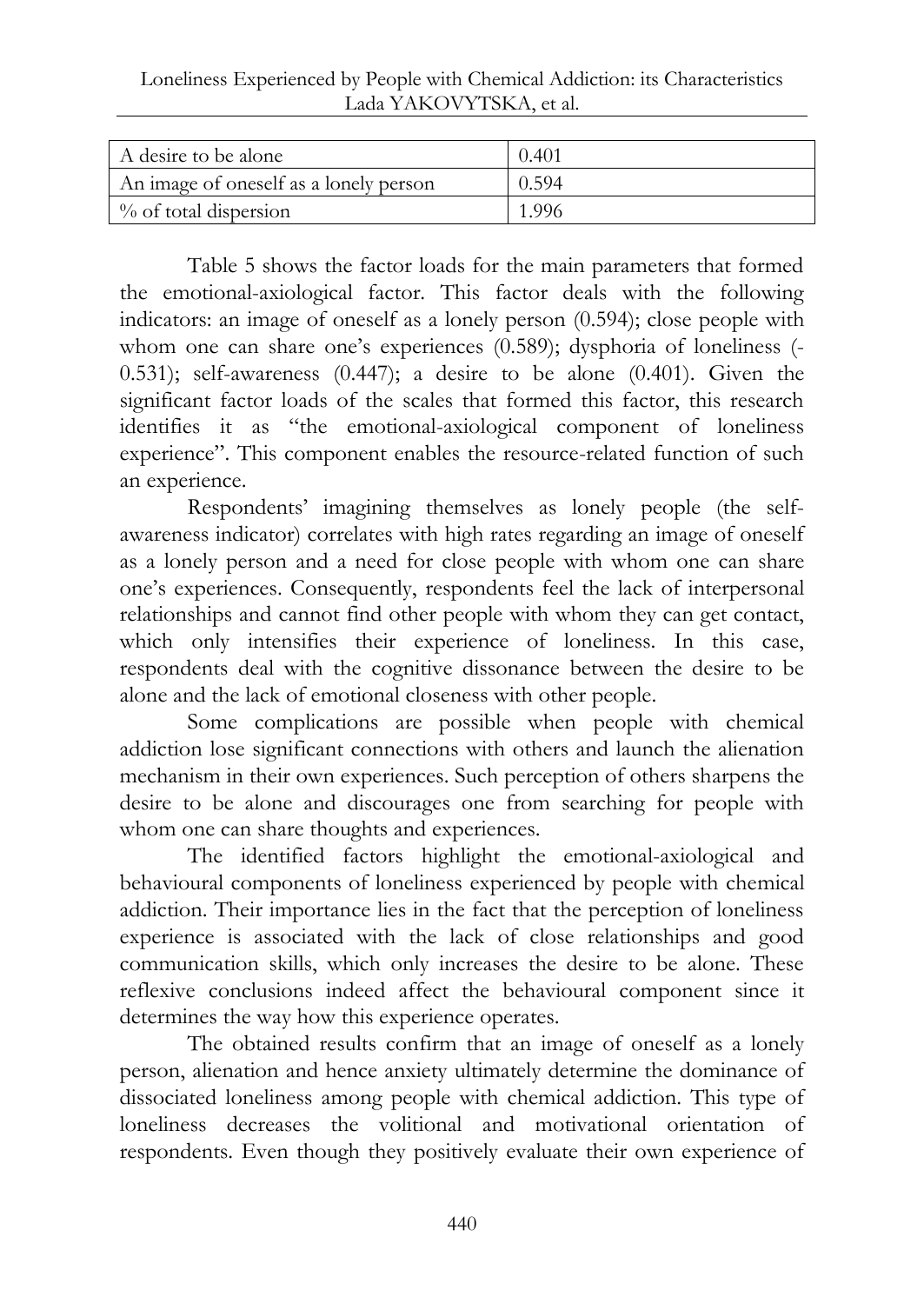loneliness and want to be alone, they do not tend to use this time to solve current problems and develop.

Statistical analysis verifies the previous hypothesis that people with chemical addiction view loneliness as a personal value that significantly depends on the functioning of social and behavioural components.

## **Emotions and Feelings Accompanying the Experience of Loneliness**

Similar results can be found in the research by Yakhnich & Michael (2016). They studied the trajectories of drug abuse among immigrants from the former Soviet Union and concluded that all the trajectories converged in the experience of loneliness. At the same time, they believe that it is possible to rectify the situation by restoring a sense of identity (Yakhnich & Michael, 2016). As shown by this research, most respondents associate the experience of loneliness with the nature of interpersonal relationships.

Furthermore, this research studies loneliness experienced by people with chemical addiction under the psychological components of loneliness determined with the help of the questionnaire. Wang & Dong (2018) also claim that it is possible to influence one's perception of loneliness. They identified neuroticism and awareness of such perception of loneliness as independent variables regarding it. A detailed analysis of the obtained data shows that both characteristics are largely associated with loneliness. The increase of neuroticism was related to the probability of feeling loneliness and the increase of awareness per unit with a reduced risk of loneliness. It means that people with average and high levels of neuroticism feel lonely more often. As noted by Wang & Dong (2018), respondents with high reflexivity had a lower risk of loneliness compared to those with low levels. The links between neuroticism and loneliness have also been proven by Uziel et al. (2019).

Generally, perceptions of loneliness among people with chemical addiction are associated with the desire to be alone. Respondents' emotions and feelings accompanying the experience of loneliness are characterized by negative modality. Rokach & Brock (1997) state that the loneliness of people who consumed ecstasy manifested itself in emotional pain, confusion, sadness, helplessness, hopelessness and emptiness, which are an integral part of loneliness experience. The researchers conducted an analysis that included five factors. The most robust factor to emerge was emotional distress (which accounted for 19 % of the variance). This included items that captured the intense pain, inner turmoil, hopelessness, and feelings of emptiness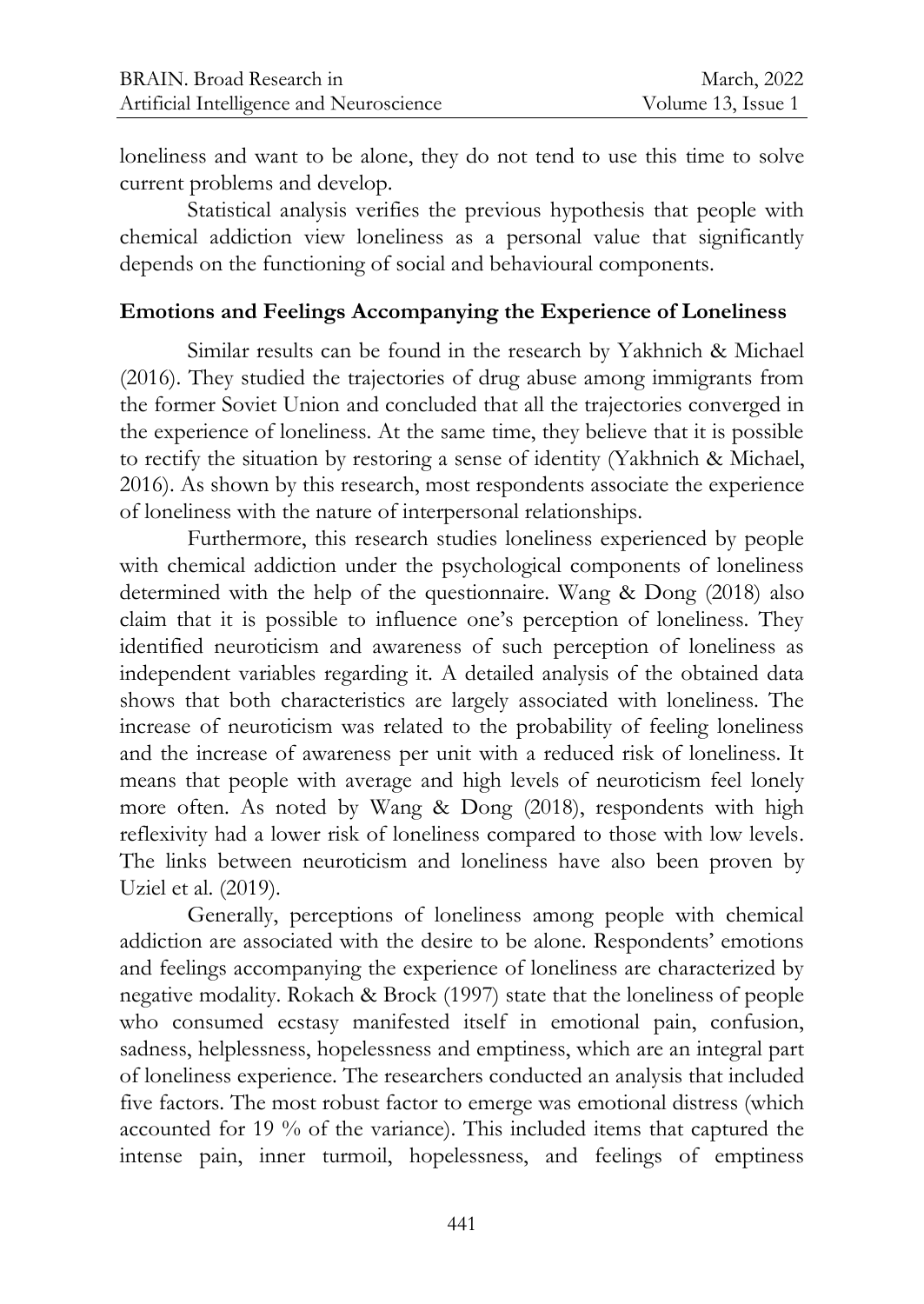associated with loneliness. The second factor, social inadequacy and alienation (7 % of the variance) addressed the perception and concomitant self-generated social detachment which were reported as part of the loneliness experience. The third factor, growth and discovery (4% of the variance) captured the positive, growth-enhancing, and enriching aspects of loneliness and the increased feelings of inner strength and self-reliance which follow. Interpersonal isolation (3% of the variance) was the fourth factor. It depicted feelings of alienation, abandonment, and rejection, which were reported as related to a general lack of close relationships and/or absence of a primary romantic relationship. The fifth factor, self-alienation (3% of the variance) described a detachment from one's self that is characterized by numbness, immobilization, and denial. In all, these factors accounted for 36% of the variance (Rokach & Brock, 1997). In this research, most respondents identify the external cause of loneliness, which is the relationship with others.

Rokach (2012) studies the manifestations of loneliness in active people in different life situations. The researcher pays particular attention to cross-cultural studies of loneliness. Her study also proves that loneliness is an unpleasant and painful multidimensional experience, which is universal among all people and a unique subjective experience influenced by both one's assumptions and situational variables (Rokach, 2012).

These results relate to those described in this research. Having analyzed different approaches to studying loneliness, the authors of the article agree with those researchers who claim that loneliness components are multivariate as much as the numerous and variable range of its psychological and social determinants.

# **Conclusions**

The article identifies the internal structure of loneliness experience, as well as the links between loneliness indicators (low, average, high) and indicators of cognitive, emotional, behavioural, and motivational-volitional components of the structure of loneliness experience. Thus, there are slightly more respondents with a high level of loneliness experience under such scales as "dysphoria of loneliness", "need for a company", "dependence on communication". The dominant mechanism of loneliness experience is solitude as the most easily realized personal choice for people with chemical addiction characterized by the negative background of social interaction. The dominance of dissociated loneliness among people with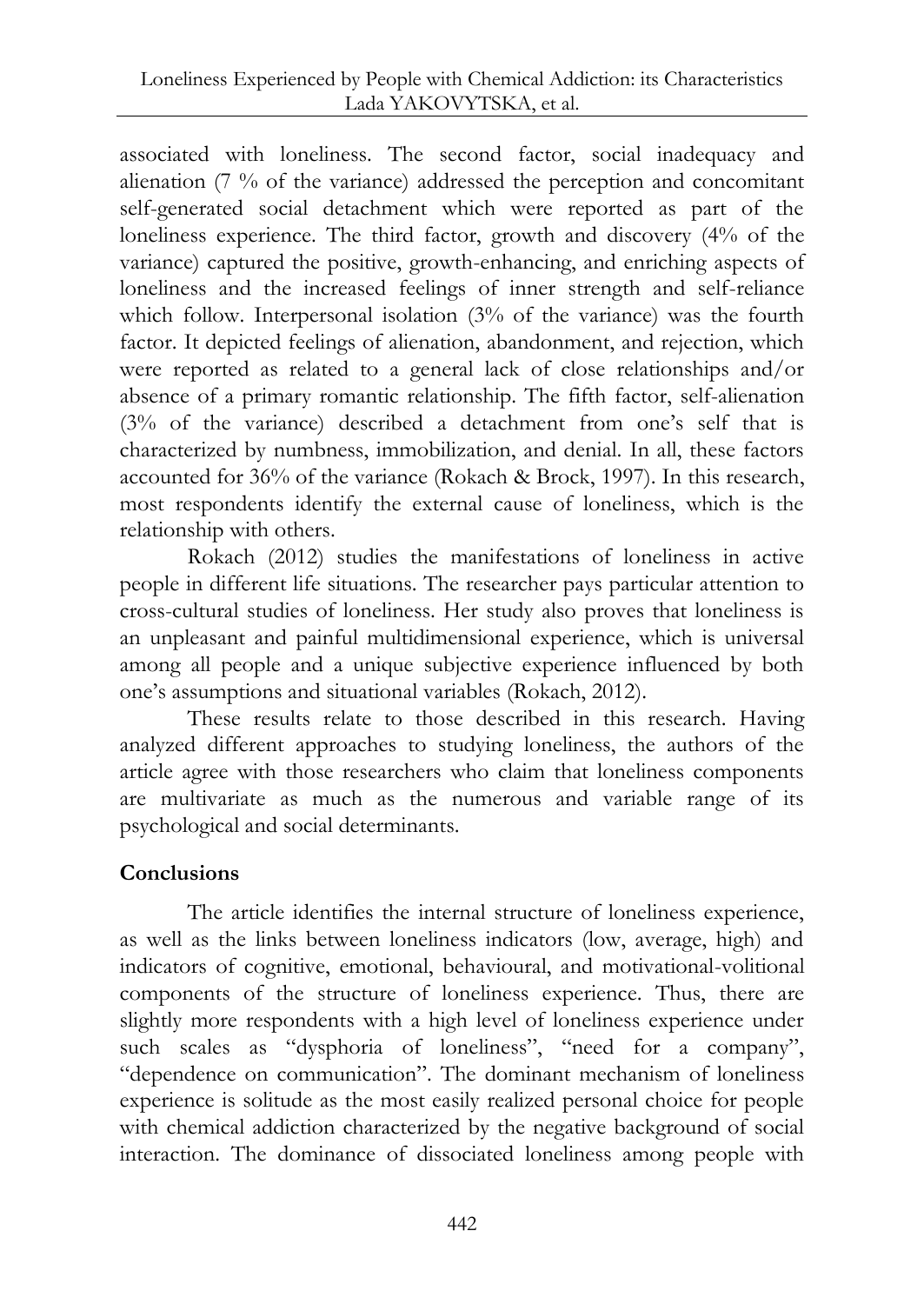chemical addiction is quite predictable since such a position protects them from excessive experiences.

The identified characteristics of loneliness experience among people with chemical addiction should be further checked based on a broader sample to see how the overall level of loneliness is related to the propensity to chemical addiction. Given that loneliness is often caused by a mismatch in the interaction between the individual and the environment, helping lonely people may change the situation, rather than the individual. The variety of factors that lead to loneliness and, ultimately, to addiction corresponds to the variety of strategies for preventive and corrective interventions. The ways of reducing loneliness are mainly based on the presence of social contacts. This research has proved that the correction of loneliness and, accordingly, prevention of addiction can occur through special training aimed at complicating the system of motives and expanding their range.

## **References**

- Aivazian, L. Yu. (2011). Vzaiemozviazok subiektyvnoho vidchuttia samotnosti I rozvytku osobystosti [The links between a subjective feeling of loneliness and personality development]. *Problemy suchasnoi psykholohii* [Problems of Psychology Today], *13,* 12–21. [http://pip.med](http://pip.med-expert.com.ua/index.php/2227-6246/article/view/160933)[expert.com.ua/index.php/2227-6246/article/view/160933](http://pip.med-expert.com.ua/index.php/2227-6246/article/view/160933)
- Akerlind, I., [& Hörnquist,](https://www.sciencedirect.com/science/article/abs/pii/027795369290300F#!) J. O. (1992). Loneliness and alcohol abuse: A review of evidences of an interplay. *[Social Science & Medicine,](https://www.sciencedirect.com/science/journal/02779536) 34*(4), 405–414. [https://doi.org/10.1016/0277-9536\(92\)90300-F](https://doi.org/10.1016/0277-9536(92)90300-F)
- Ames, S. C., & Roitzsch, J.C. (2000). The impact of minor stressful life events and social support on cravings: A study of inpatients receiving treatment for substance dependence. *Addictive Behaviors, 24*(4), 539–547. [https://doi.org/10.1016/S0306-4603\(00\)00069-1](https://doi.org/10.1016/S0306-4603(00)00069-1)
- Anderson, T. L., & Levy, J. A. (2003). Marginality among older injectors in today's illicit drug culture: assessing the impact of ageing. *Addiction, 98*(6), 761–770. <https://doi.org/10.1046/j.1360-0443.2003.00388.x>
- Audrain-McGovern, J., Rodriguez, D., Rodgers, K., Cuevas, J., Sass, J., & Riley, T. (2012). Reward expectations lead to smoking uptake among depressed adolescents. *Drug and Alcohol Dependence, 120*(1-3), 181–189. <https://doi.org/10.1016/j.drugalcdep.2011.07.020>
- Benner, A. D., & Wang, Y.J. (2015). Adolescent substance use: The role of demographic marginalization and socioemotional distress. *Developmental Psychology, 51*(8), 1086–1097[. https://doi.org/10.1037/dev0000026](https://doi.org/10.1037/dev0000026)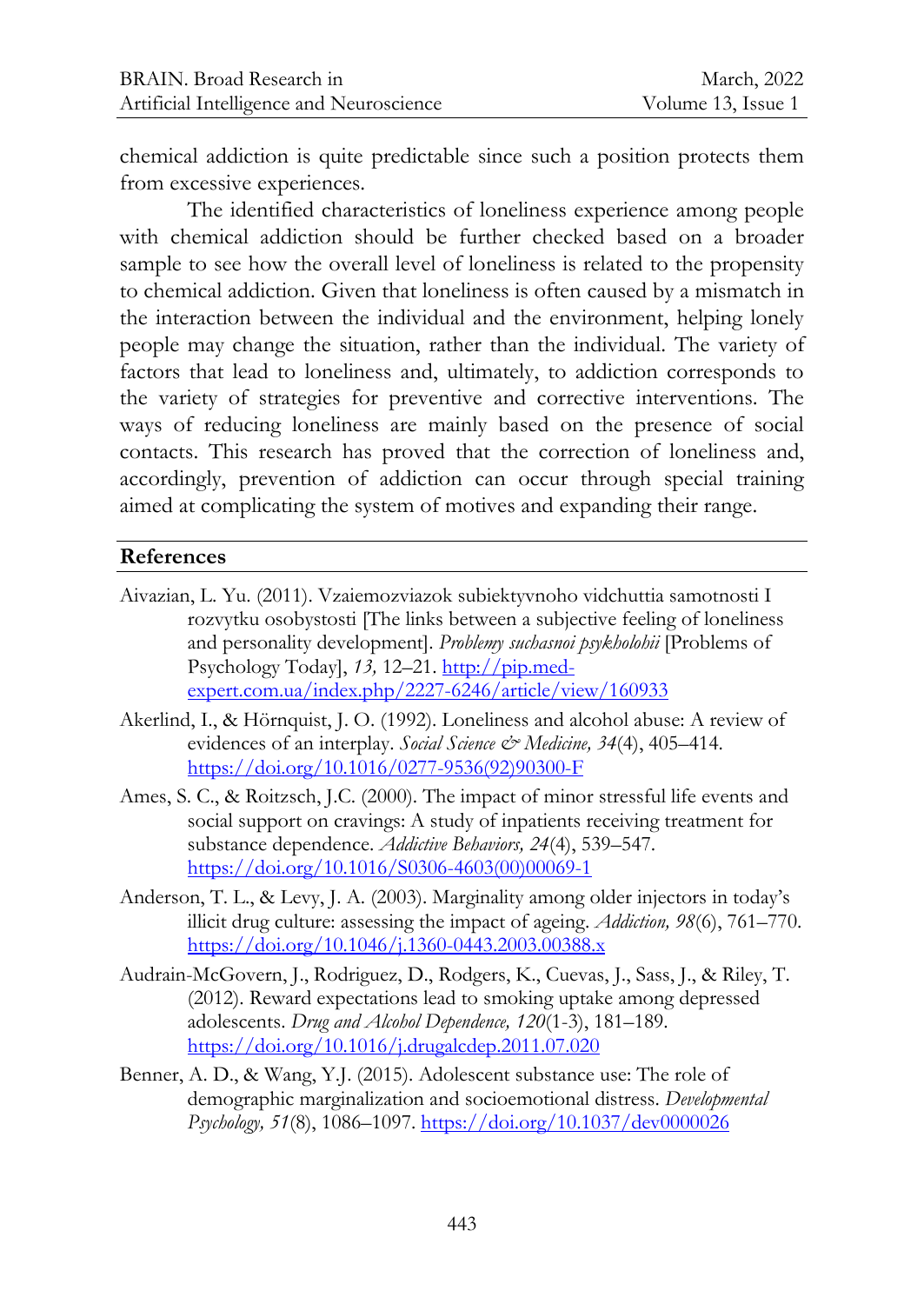- Brown, R. I. (1993). Some contributions of the study of gambling to the study of other addictions*.* In W. R. Eadington, & J. A. Cornelius (Eds.), *Gambling behavior and problem gambling (pp. 241–272)*. The University of Nevada. [https://www.scirp.org/\(S\(351jmbntvnsjt1aadkposzje\)\)/reference/Referenc](https://www.scirp.org/(S(351jmbntvnsjt1aadkposzje))/reference/ReferencesPapers.aspx?ReferenceID=1752194) [esPapers.aspx?ReferenceID=1752194](https://www.scirp.org/(S(351jmbntvnsjt1aadkposzje))/reference/ReferencesPapers.aspx?ReferenceID=1752194)
- Burholt, V., & Scharf, T. (2014). Poor health and loneliness in later life: The role of depressive symptoms, social resources, and rural environments. *Journals of Gerontology Series B-Psychological Sciences and Social Sciences, 69*(2), 311–324. <https://doi.org/10.1093/geronb/gbt121>
- Clark, H. K., Ringwalt, C.L., & Shamblen, S.R. (2011). Predicting adolescent substance use: The effects of depressed mood and positive expectancies. *Addictive Behaviors, 36*(5), 488–493. <https://doi.org/10.1016/j.addbeh.2011.01.018>
- Cohen-Mansfield, J., Hazan, H., Lerman, Y., Shalom, V., Birkenfeld, S., & Cohen, R. (2018). Efficacy of the I-SOCIAL intervention for loneliness in old age: Lessons from a randomized controlled trial. *Journal of Psychiatric Research, 99,* 69–75.<https://doi.org/10.1016/j.jpsychires.2018.01.014>
- Delgadillo, J., Gore, S., Ali, S., Ekers, D., Gilbody, S., Gilchrist, G., McMillan, D., & Hughes, E. (2015). Feasibility randomized controlled trial of cognitive and behavioral interventions for depression symptoms in patients accessing drug and alcohol treatment. *Journal of Substance Abuse Treatment, 55,* 6–14. <https://doi.org/10.1016/j.jsat.2015.02.008>
- Demchenko, I., Maksymchuk, B., Bilan, V., Maksymchuk, I., & Kalynovska, I. (2021). Training Future Physical Education Teachers for Professional Activities under the Conditions of Inclusive Education. *BRAIN. Broad Research in Artificial Intelligence and Neuroscience*, *12(3),* 191-213. <https://doi.org/10.18662/brain/12.3/227>
- Dowling, G. J., Weiss, S. R. B. & Condon, T. P. (2008). Drugs of abuse and the aging brain. *Neuropsychopharmacology, 33*(2), 209–218. <https://doi.org/10.1038/sj.npp.1301412>
- Floyd, K., & Woo, N. T. (2020). Loneliness and social monitoring: A conceptual replication of Knowles et al. *Personal Relationships, 27*(1), 209–223. <https://doi.org/10.1111/pere.12304>
- Johnson, B. R., Pagano, M. E., Lee, M. T., & Stephen, G. (2015). Alone on the inside: The impact of social isolation and helping others on AOD use and criminal activity. *Youth & Society, 50*(4), 529–550. <https://doi.org/10.1177/0044118X15617400>
- Khamitov, N. V. (1995). *Filosofiya odinochestva. Opyt vzhyvaniya v problem. Odinochestvo zhenskoye i muzhskoye* [The philosophy of loneliness. The experience of getting used to the problem. Female and male loneliness]. Naukova dumka. [https://www.studmed.ru/hamitov-n-filosofiya-odinochestva-opyt-](https://www.studmed.ru/hamitov-n-filosofiya-odinochestva-opyt-vzhivaniya-v-problemu-odinochestvo-zhenskoe-i-muzhskoe_2c2ff0aad22.html)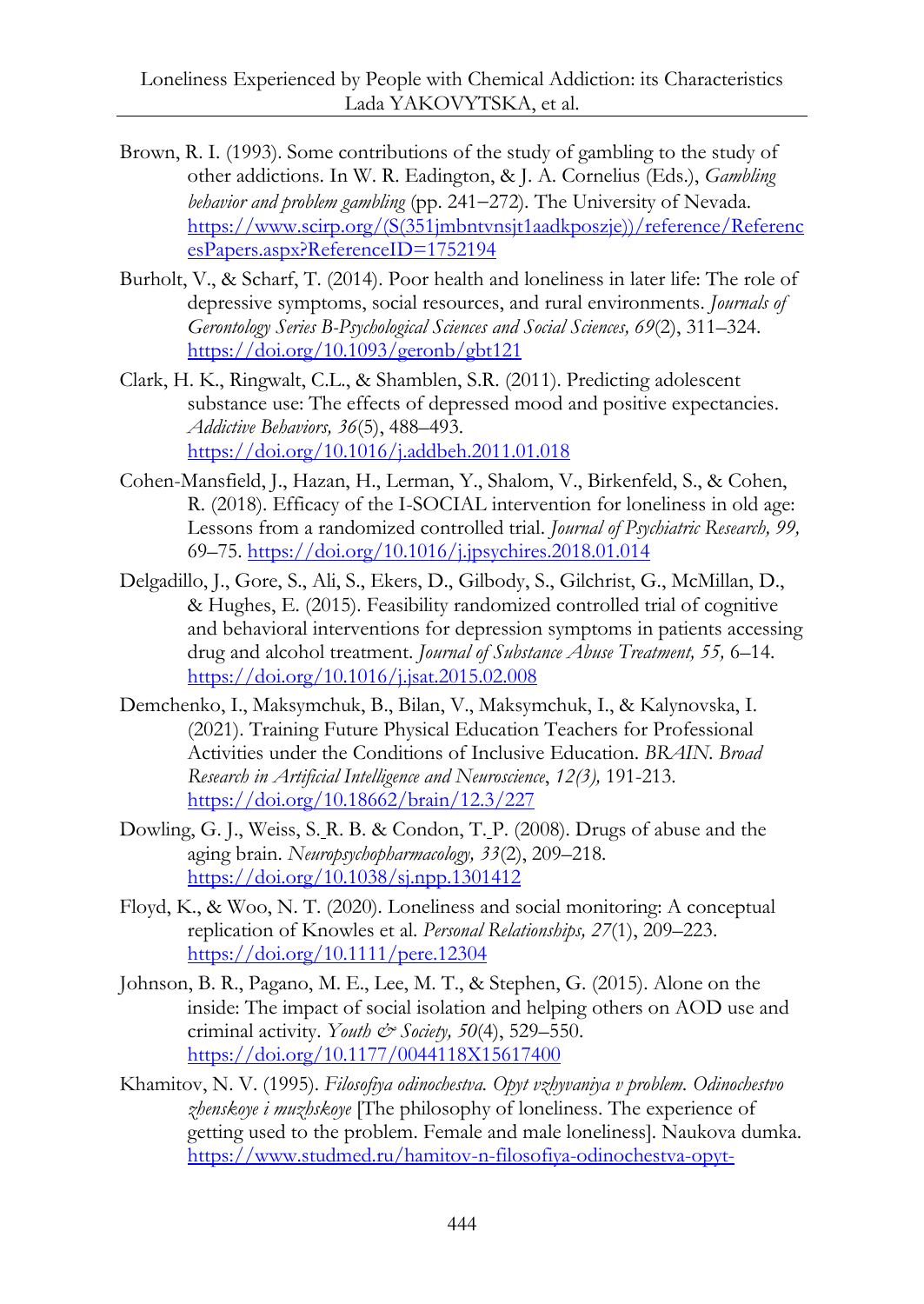[vzhivaniya-v-problemu-odinochestvo-zhenskoe-i](https://www.studmed.ru/hamitov-n-filosofiya-odinochestva-opyt-vzhivaniya-v-problemu-odinochestvo-zhenskoe-i-muzhskoe_2c2ff0aad22.html)[muzhskoe\\_2c2ff0aad22.html](https://www.studmed.ru/hamitov-n-filosofiya-odinochestva-opyt-vzhivaniya-v-problemu-odinochestvo-zhenskoe-i-muzhskoe_2c2ff0aad22.html)

- Korchagina, S. G. (2005). *Genezis, vidy i proyavleniya odinochestva* [Origins, types, and manifestations of loneliness]. MPSI. <https://www.twirpx.com/file/709684/>
- Kosholap, A., Maksymchuk, B., Branitska, T., Martynets, L., Boichenko, A., Stoliarenko, O., Matsuk, L., Surovov, O., Stoliarenko, O., & Maksymchuk, I. (2021). Neuropsychological Bases of Self-Improvement of Own Physical Health of Future Teachers in the Course of University Education. *BRAIN. Broad Research in Artificial Intelligence and Neuroscience*, *12(3),* 171-190. <https://doi.org/10.18662/brain/12.3/226>
- Lim, M. H., Rodebaugh, T. L., Zyphur, M. J., & Gleeson, J. F. M. (2016). Loneliness over time: The crucial role of social anxiety. *Journal of Abnormal Psychology, 125*(2), 620–630.<https://doi.org/10.1037/abn0000162>
- Matheson, C., Hamilton, E., Wallace, J., & Liddell, D. (2019). Exploring the health and social care needs of older people with a drug problem. *Drug-Education Prevention and Policy, 26*(6), 493–501. <https://doi.org/10.1080/09687637.2018.1490390>
- Neumoieva, Ye. V. (2005). *Odinochestvo kak psikhicheskiy fenomen i resurs razvitiya lichnosti v yunosheskom vozraste* [Loneliness as a mental phenomenon and a resource for personality development in adolescence]. Tumen State University[. https://www.dissercat.com/content/odinochestvo-kak](https://www.dissercat.com/content/odinochestvo-kak-psikhicheskii-fenomen-i-resurs-razvitiya-lichnosti-v-yunosheskom-vozraste)[psikhicheskii-fenomen-i-resurs-razvitiya-lichnosti-v-yunosheskom-vozraste](https://www.dissercat.com/content/odinochestvo-kak-psikhicheskii-fenomen-i-resurs-razvitiya-lichnosti-v-yunosheskom-vozraste)
- Nowland, R., Necka, E. A., & Cacioppo, J. T. (2018). Loneliness and social internet use: Pathways to reconnection in a digital world? *Perspectives on Psychological Science, 13*(1), 70–87.<https://doi.org/10.1177/1745691617713052>
- Oleynik, N. О. (2016). *Perezhyvannia samotnosti yak chynnyk samoaktualizatsii osobystosti* [The experience of loneliness as a factor of self-actualization] [Unpublished doctoral dissertation]. Kherson State University. [https://e](https://e-catalog.nlb.by/Record/BY-NLB-br0001331671)[catalog.nlb.by/Record/BY-NLB-br0001331671](https://e-catalog.nlb.by/Record/BY-NLB-br0001331671)
- Osin, Ye. N., & Leontev, D. A. (2013). Differrentsialnyy oprosnik perezhivaniya odinochestva: struktura i svoystva [A differential questionnaire of loneliness experience: the structure and characteristics]. *Psikhologiya. Zhurnal Vysshey shkoly ekonomiki* [Psychology. Journal of the University of Economics]*, 10*(1), 55–81. [https://cyberleninka.ru/article/n/differentsialnyy-oprosnik-perezhivaniya](https://cyberleninka.ru/article/n/differentsialnyy-oprosnik-perezhivaniya-odinochestva-struktura-i-svoystva)[odinochestva-struktura-i-svoystva](https://cyberleninka.ru/article/n/differentsialnyy-oprosnik-perezhivaniya-odinochestva-struktura-i-svoystva)
- Pagava, О. V. (2014). *Sotsialno-psykholohichni osoblyvosti podolannia cholovichoi samotnosti* [Socio-psychological features of overcoming male loneliness] [Unpublished doctoral dissertation]. Volodymyr Dahl East Ukrainian National University.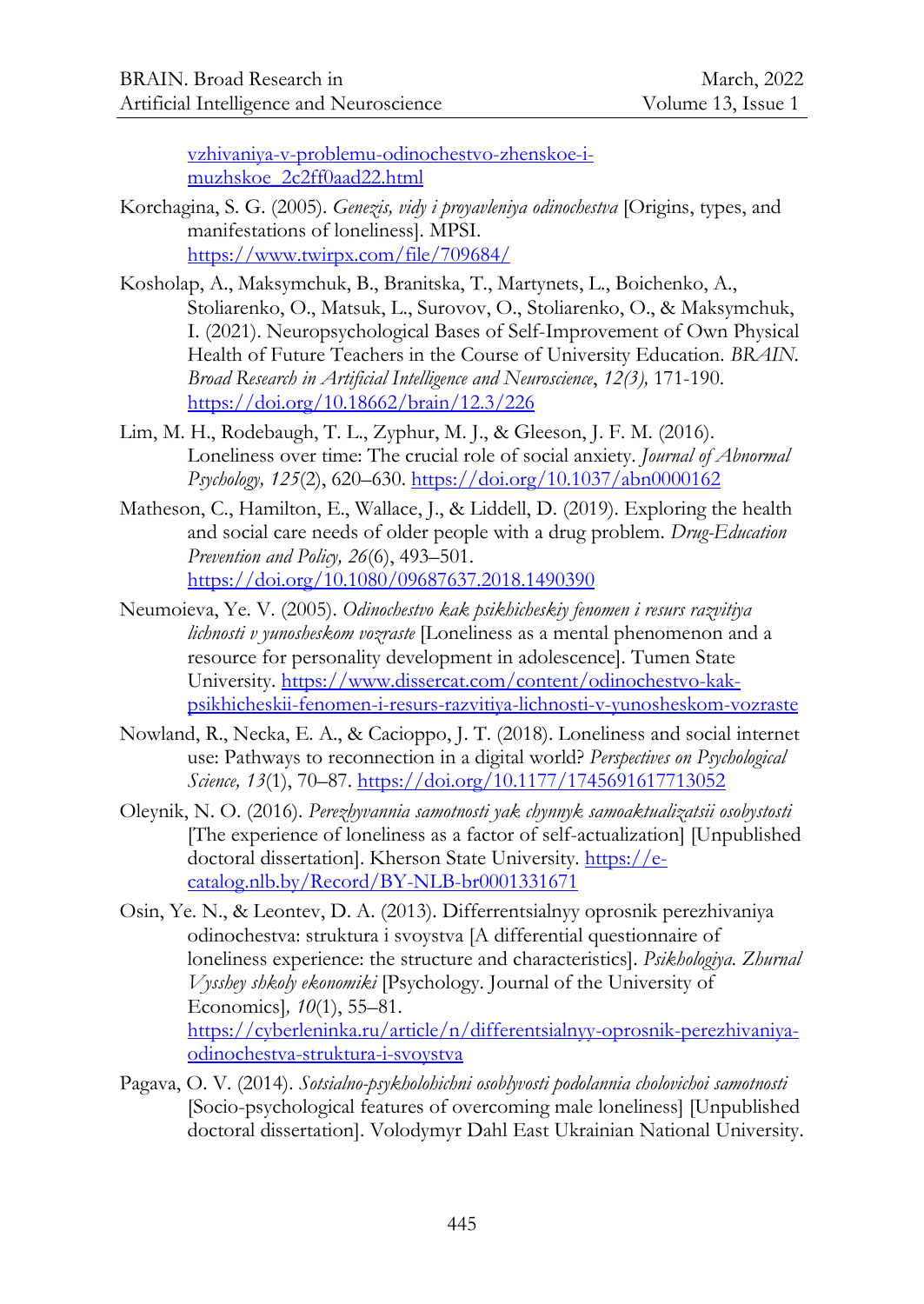[http://www.disslib.org/sotsialno-psykholohichni-osoblyvosti-podolannja](http://www.disslib.org/sotsialno-psykholohichni-osoblyvosti-podolannja-cholovichoyi-samotnosti.html)[cholovichoyi-samotnosti.html](http://www.disslib.org/sotsialno-psykholohichni-osoblyvosti-podolannja-cholovichoyi-samotnosti.html)

- Peltzer, K., & Pengpid, S. (2019). Loneliness correlates and associations with health variables in the general population in Indonesia. *International Journal of Mental Health System*, *13*, Article 24. [https://doi.org/10.1186/s13033-019-](https://doi.org/10.1186/s13033-019-0281-z) [0281-z](https://doi.org/10.1186/s13033-019-0281-z)
- Peper, E., & Harvey, R. (2018). Digital addiction: Increased loneliness, anxiety, and depression. *NeuroRegulation*, *5*(1), 3–8.<https://doi.org/10.15540/nr.5.1.3>
- Prots, R., Yakovliv, V., Medynskyi, S., Kharchenko, R., Hryb, T., Klymenchenko, T., Ihnatenko, S., Buzhyna, I., & Maksymchuk, B. (2021). Psychophysical Training of Young People for Homeland Defence Using means of Physical Culture and Sports. BRAIN. *Broad Research in Artificial Intelligence and Neuroscience, 12(3)*, 149-171[. https://doi.org/10.18662/brain/12.3/225](https://doi.org/10.18662/brain/12.3/225)
- Rokach, A. (2012). Loneliness and drug use in young adults. *International Journal of Adolescence and Youth, 10*, 237–254. <https://doi.org/10.1080/02673843.2002.9747903>
- Rokach, A., & Brock, H. (1997). Loneliness: A multidimensional experience. *Psychology: A Journal of Human Behaviour, 34*(1), 1–9. [https://www.scirp.org/\(S\(vtj3fa45qm1ean45vvffcz55\)\)/reference/Referen](https://www.scirp.org/(S(vtj3fa45qm1ean45vvffcz55))/reference/ReferencesPapers.aspx?ReferenceID=1139051) [cesPapers.aspx?ReferenceID=1139051](https://www.scirp.org/(S(vtj3fa45qm1ean45vvffcz55))/reference/ReferencesPapers.aspx?ReferenceID=1139051)
- Rosen, D., Engel, R., McCall, J., & Greenhouse, J. (2018). Using problem-solving therapy to reduce depressive symptom severity among older adult methadone clients: A randomized clinical trial. *Research on Social Work Practice, 28*(7), 802–809[. https://doi.org/10.1177/1049731516686692](https://doi.org/10.1177/1049731516686692)
- Russell, D., Peplau, L., & Ferguson, M. (1978). Developing a measure of loneliness. *Journal of Personality Assessment,* 42(3), 290-294. [https://doi.org/10.1207/s15327752jpa4203\\_11](https://doi.org/10.1207/s15327752jpa4203_11)
- Shedler, J., & Block, J. (1990). Adolescent drug use and psychological health: A longitudinal inquiry. *American Psychologist, 45*(5), 612–630. <https://doi.org/10.1037/0003-066X.45.5.612>
- Soest, T. von, Luhmann, M., Hansen, T., & Gerstorf, D. (2020). Development of loneliness in midlife and old age: Its nature and correlates. *Journal of Personality and Social Psychology, 118*(2), 388–406. <https://doi.org/10.1037/pspp0000219>
- Uziel, L., Seemann, M., & Schmidt-Barad, T. (2020). From being alone to being the only one: Neuroticism is associated with an egocentric shift in an alone content. *Journal of Personality, 88*(2), 339–355. <https://doi.org/10.1111/jopy.12494>
- Varava, L. А. (2009). *Osoblyvosti perezhyvannia osobystistiu pochuttia samotnosti u stani sotsialnoi depryvatsii* [The characteristics of one's loneliness experience in a state of social deprivation]. H. S. Kostiuk Institute of Psychology of the